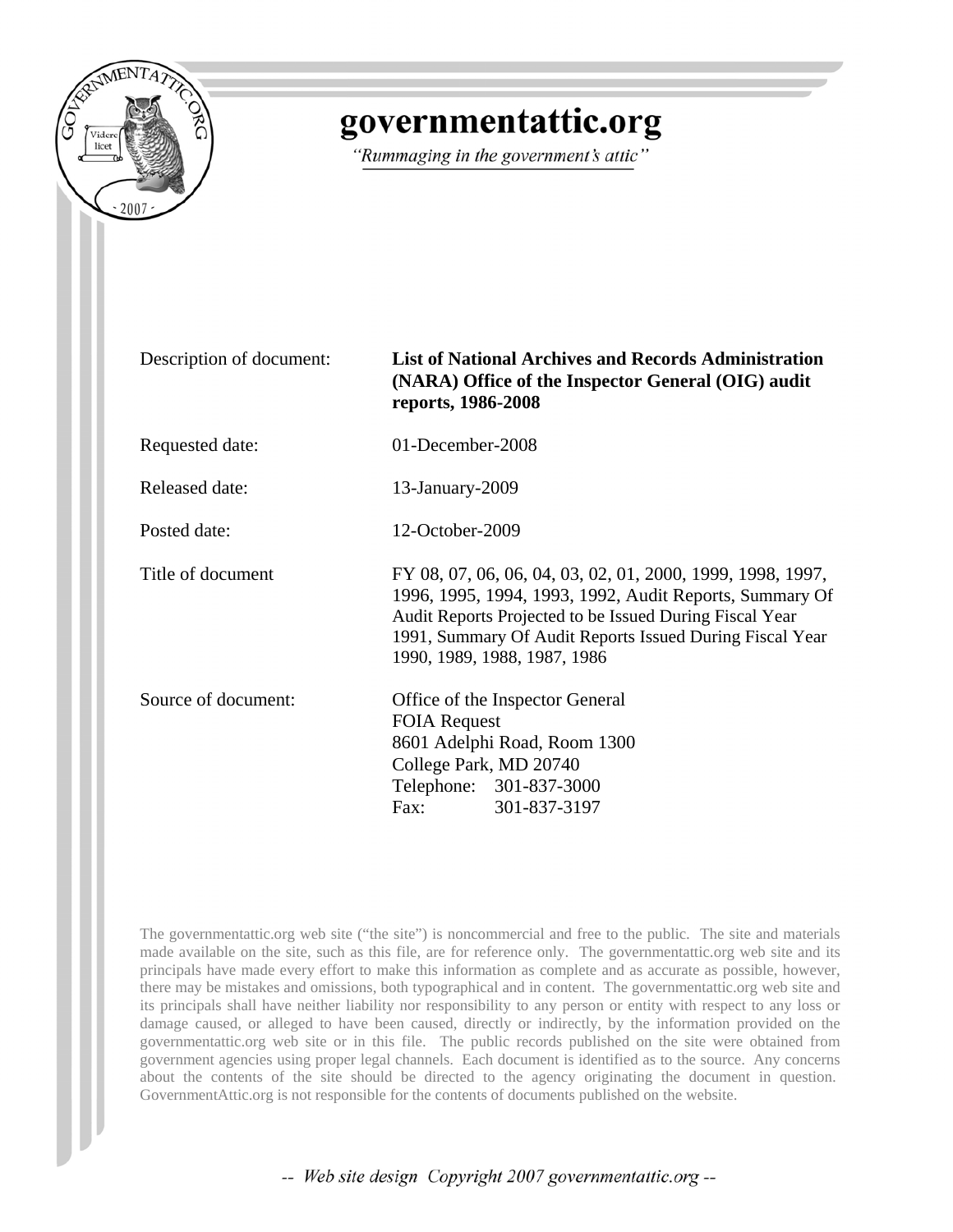*National Archives and Records Administration* 



*Office of the Inspector General* 

*8601 Adelphi Road, Suite 1300 College Park, Maryland 20740* 

January 13,2008

Re: Your FOIA request for a list of all OIG audit reports

This is in response to your letter of December 1, 2008 requesting "a copy of the listing of all NARA OIG audit reports." I have reviewed the responsive records controlled by the Office ofthe Inspector General (OIG) at the National Archives and Records Administration (NARA), and provided redacted copies. Furthermore, in regards to your January **4,** 2009 letter requesting status updates on both this request and your December 1 request, the December 1 request is being processed and I hope to have a response soon.

Redactions to the audit list fall under exemption  $(b)(6)$  and included information that constituted a clearly unwarranted invasion of personal privacy involving names. Please note that the redactions were done by "whiting out" the relevant information and replacing it with a line.

While your request has been granted substantively, you have the right to administratively appeal the denial of the redacted material by writing to the Archivist, National Archives and Records Administration, 8601 Adelphi Road, College Park, MD, 20740, within 35 calendar days of the date of this letter. If you choose to appeal, your appeal letter and its envelope should be clearly marked "Freedom of Information Act Appeal," and you should explain why you believe NARA should release the withheld information.

If you have immediate questions, you may contact me directly at 301-837-1966 or john.simms@nara.gov. Thank you for contacting the National Archives and Records Administration Office of Inspector General.

Sincerely,

John M. Simms Counsel to the Inspector General National Archives & Records Administration

Enclosure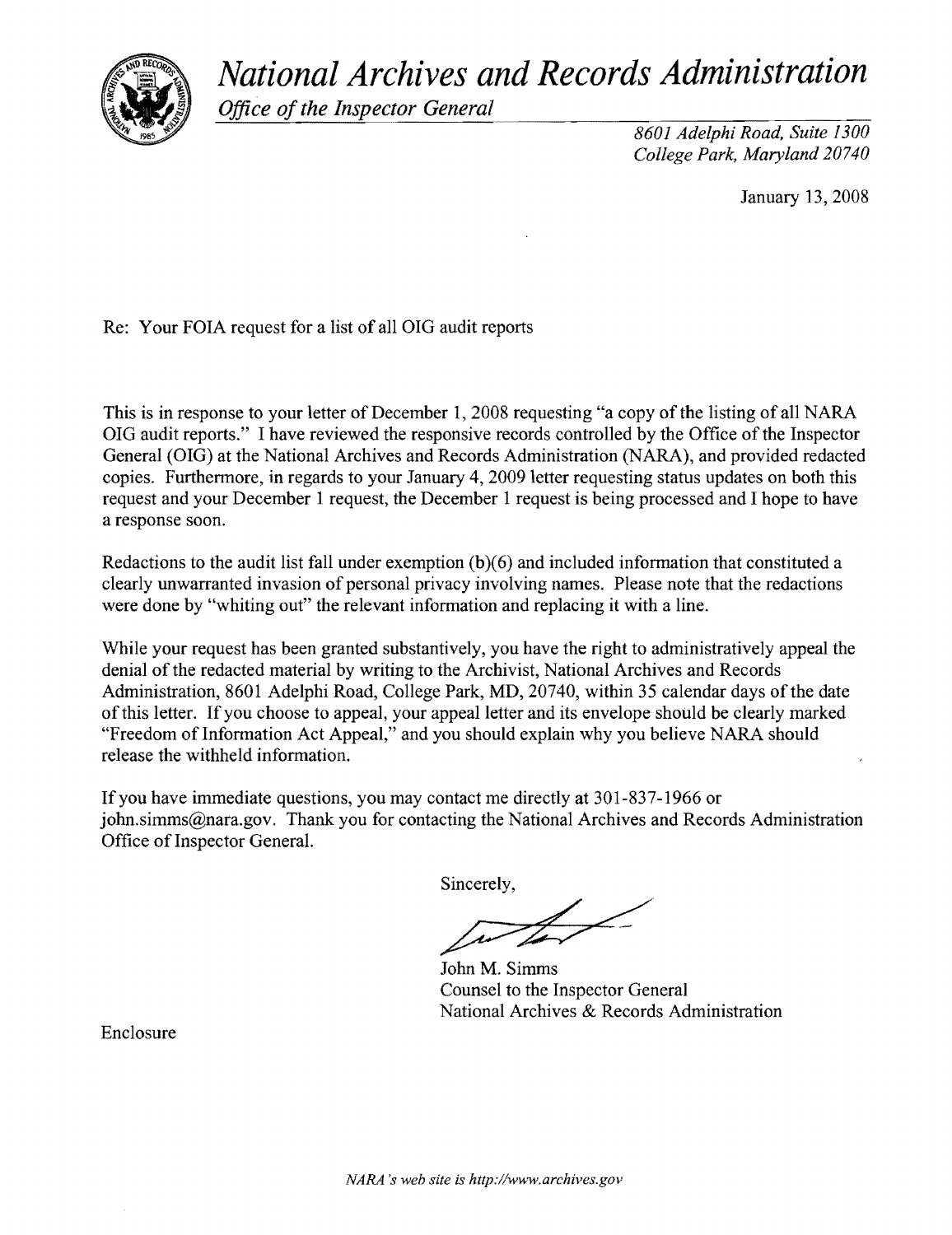National Archives and Records Administration

Office of Inspector General

# **Listing of Audit Reports Issued**

### **From 1986 - 2008**

 $\sim 10^7$ 

 $\lambda$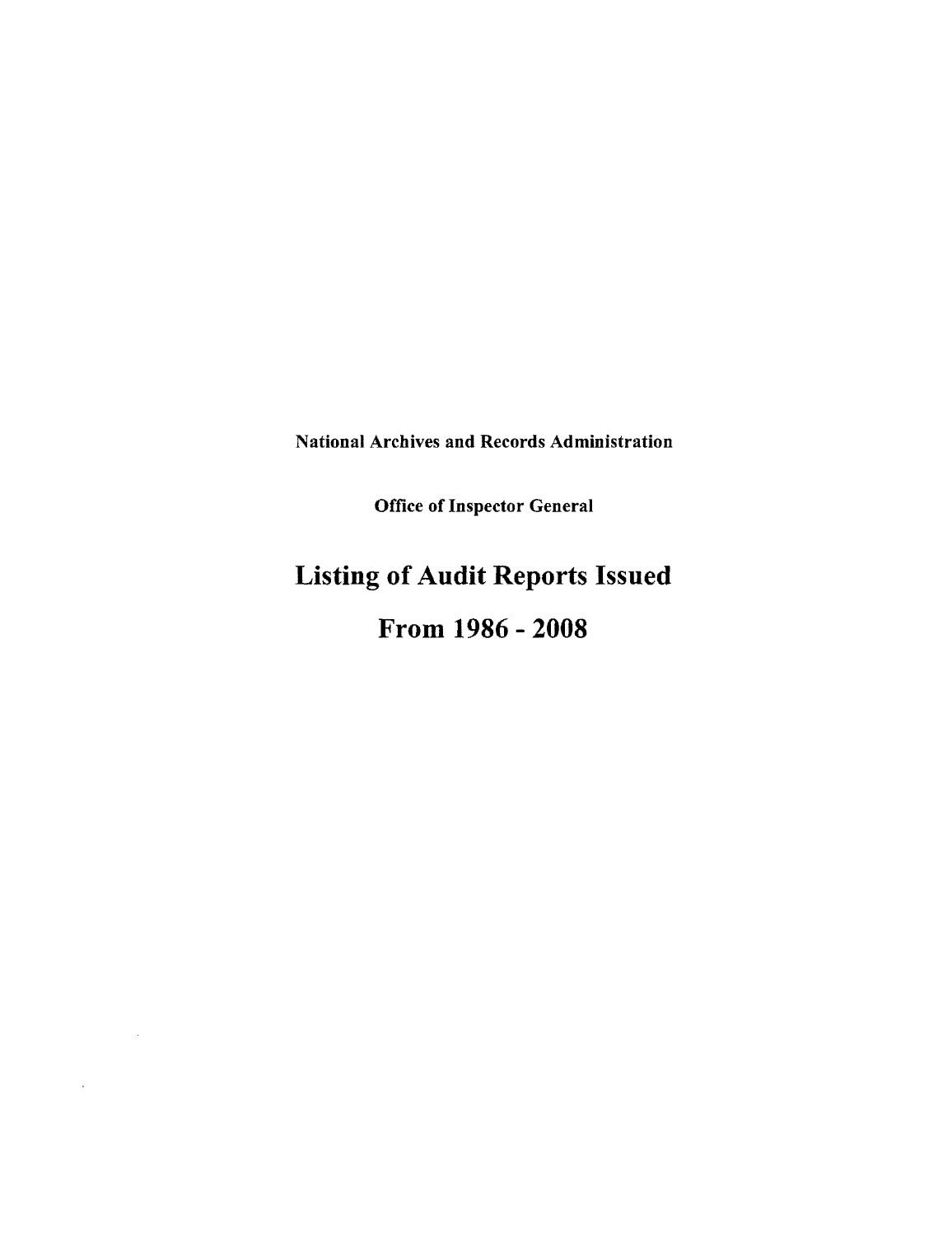| <b>Rpt</b> | <b>Report Title</b>                                            | <b>Issue</b> |
|------------|----------------------------------------------------------------|--------------|
| No.        |                                                                | Date         |
| 08-01      | Audit of the Process of Safeguarding and Accounting for        | 10/26/07     |
|            | Presidential Library Artifacts                                 |              |
| 08-02      | Audit of NARA's Purchase Card Program                          | 11/14/07     |
| $08 - 03$  | Clifton Gunderson Audit of NARA's FY 2007 Financial            | 11/20/07     |
|            | <b>Statements</b>                                              |              |
| $08 - 04$  | Audit of NARA's Development of the Holdings Management         | 3/11/08      |
|            | System                                                         |              |
| $08 - 05$  | Audit of NARA's Compliance with FISMA for FY 2007              | 3/20/08      |
| 08-06      | Audit of NARA's FY 2007 Management Control Program             | 3/7/08       |
| 08-07      | Researcher ID Program Audit                                    | 4/24/08      |
| $08 - 08$  | Review of Electronic Records Archives Contract Direct Labor    | 6/10/08      |
|            | Costs                                                          |              |
| 08-09      | Audit of Management Controls Over Accounting for Lost Property | 8/14/08      |
| $08 - 10$  | Audit of the FDCC                                              | 8/27/08      |
| $08 - 11$  | <b>Audit of ERA Subcontractor Costs</b>                        |              |
| $08 - 12$  | Mgmt Letter: Update on Conditions of the Museum Collection at  | 8/12/08      |
|            | the Ronald Reagan Presidential Library                         |              |
| $08-13$    | Audit of NARA's Central Receiving Function                     | 9/29/08      |
| $08 - 14$  | Mgmt Letter: Work-at-Home System Project                       | 9/4/08       |
| $08 - 15$  | Clifton Gunderson, Review of PII                               | 9/29/08      |
| $08 - 16$  | Mgmt Letter: Security Response at A-1                          | 9/30/08      |

 $\sim 10^{-11}$ 

 $\mathcal{L}^{\text{max}}_{\text{max}}$ 

 $\sim 10^6$ 

### **FY 08 Audit Reports**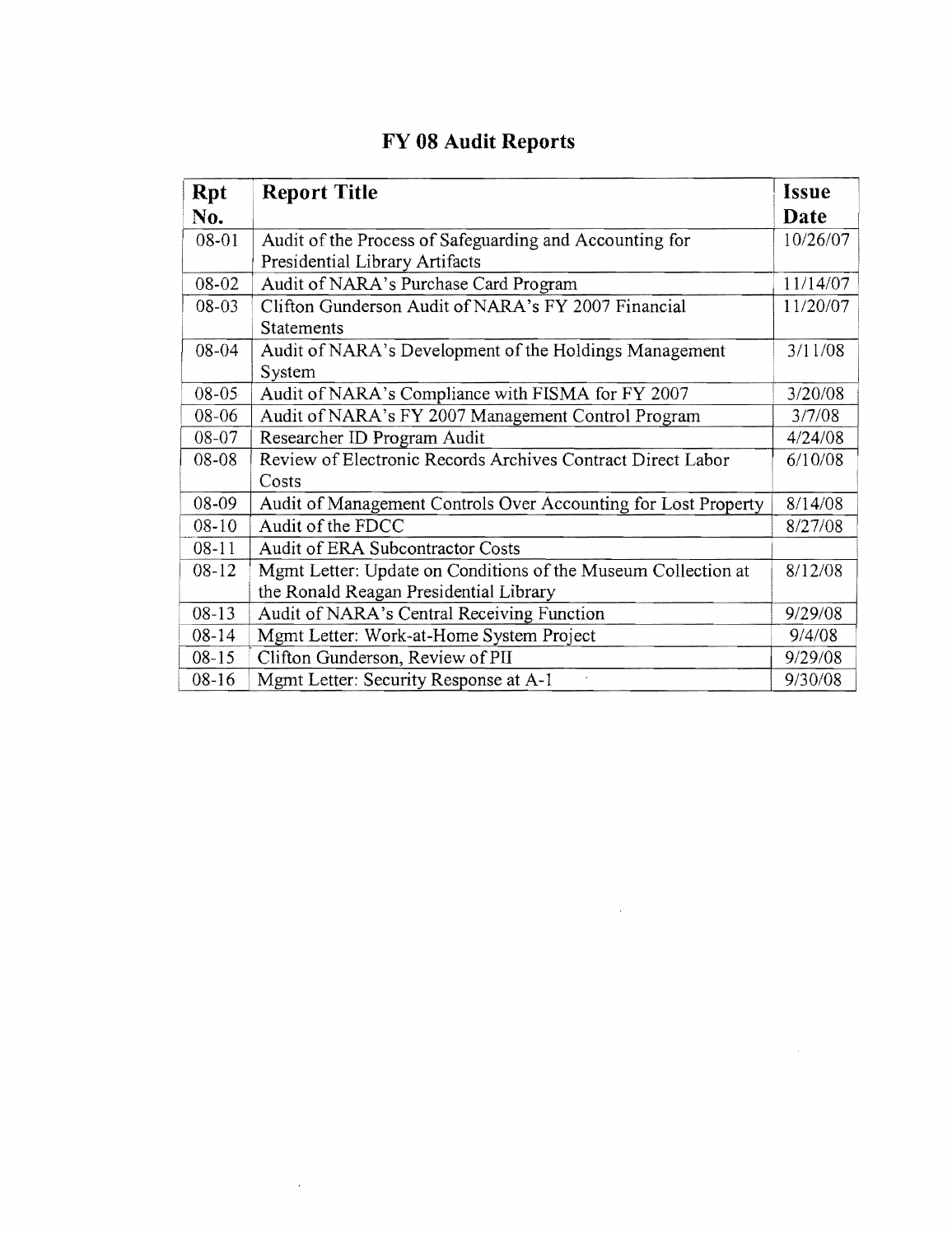| <b>Rpt</b><br>No. | <b>Report Title</b>                                                                                                                                     | <b>Issue</b><br>Date |
|-------------------|---------------------------------------------------------------------------------------------------------------------------------------------------------|----------------------|
| $07-01$           | Audit of Management Controls for Safeguarding NARA's Specially<br>Protected Records and Artifacts Stored in Secured Stacks, Vaults, and<br><b>Safes</b> | 10/12/06             |
| $07 - 02$         | Review of Archives II File Server Disk Space Utilization                                                                                                | 12/4/06              |
| $07-03$           | Suitability Determination of Contract Employees Audit                                                                                                   | 11/28/06             |
| $07 - 04$         | Audit of NARA's Hurricane Katrina Related Mission Assignments                                                                                           | 11/20/06             |
| $07-05$           | Audit of NARA's FY 06 Financial Statements                                                                                                              | 12/6/06              |
| $07-06$           | Audit of the Processing of Records Accessioned into NARA                                                                                                | 2/28/07              |
| $07 - 07$         | Evaluation of NARA's FY 2006 Management Control Program                                                                                                 | 2/27/07              |
| $07 - 08$         | Audit of NARA's Energy Usage                                                                                                                            | 5/7/07               |
| $07-09$           | Peer Review of Farm Credit Administration's Audit Operations                                                                                            | 4/30/07              |
| $07-10$           | Review of Selected Security Aspects of NARA's Computer Network<br>Environment                                                                           | 7/2/07               |
| $07-11$           | The Electronic Records Archive Program Requires Independent,<br>Objective Oversight                                                                     | 7/13/07              |
| $07-12$           | Contingency Planning for Information Technology Systems                                                                                                 | 9/20/07              |

 $\mathcal{A}^{\pm}$ 

### **FY 07 Audit Reports**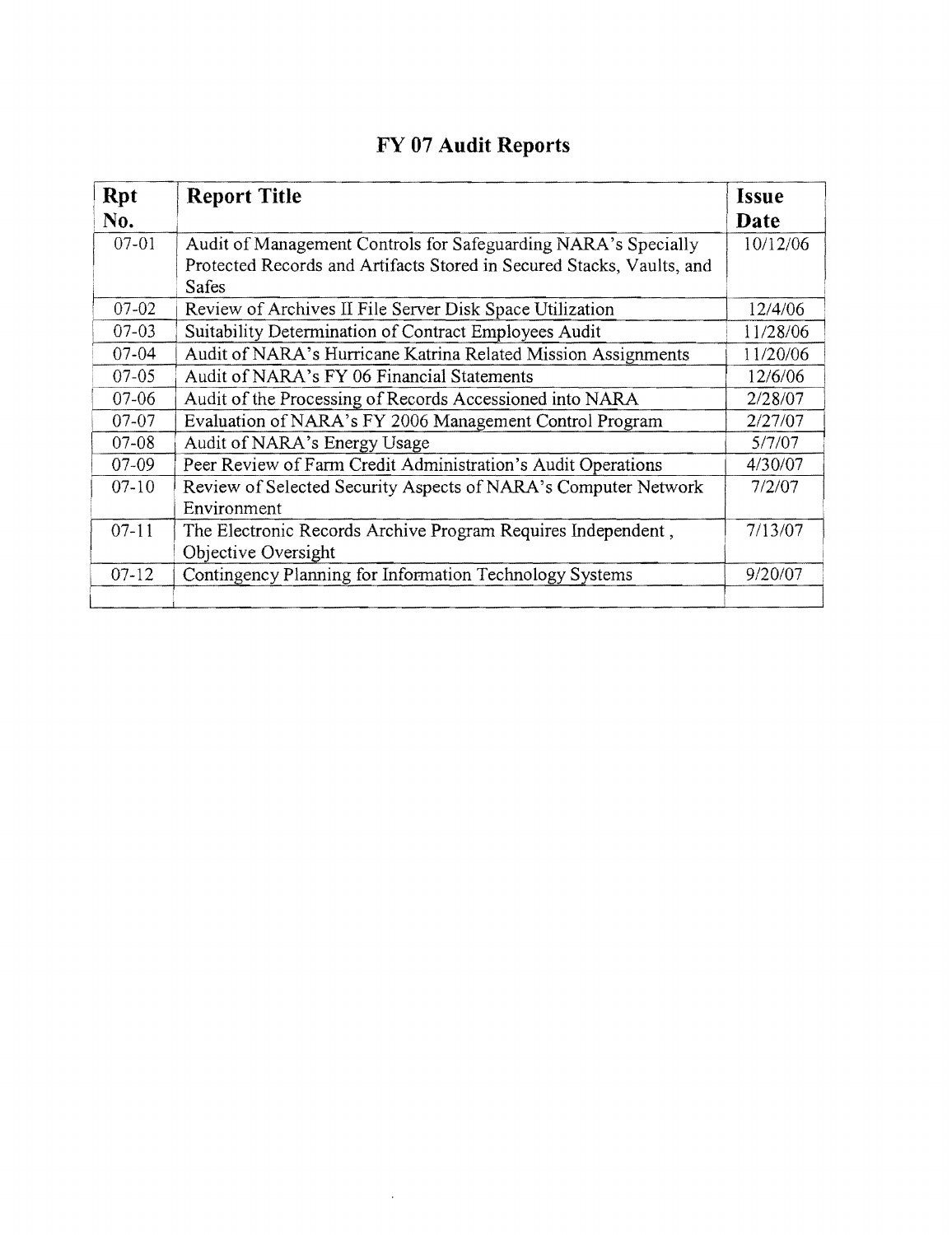| Rpt No.   | <b>Report Title</b>                                                      | <b>Issue</b> |
|-----------|--------------------------------------------------------------------------|--------------|
|           |                                                                          | Date         |
| $06 - 01$ | Audit of NARA's Network Perimeter                                        | 12/15/05     |
| $06 - 02$ | Audit of Modifications Made to the Performance-Based Task Order for ITSS | 10/12/05     |
| $06-03$   | Management Letter: Security Over Holdings in Stack Areas in Archives I   | 10/21/05     |
| 06-04     | Audit of the NARA Loan Program                                           | 12/20/05     |
| $06 - 05$ | Flawed Contractor Performance Work Statement Audit                       | 10/26/05     |
| 06-06     | FY 2005 Audit of NARA's Consolidated Financial Statements                | 12/9/05      |
| $06 - 07$ | Evaluation of NARA's Management Control Program for FY 2005              | 12/21/05     |
| $06 - 09$ | Review of NARA's Information Security Program                            | 9/9/06       |
| $06 - 10$ | Evaluation of NARA's Affiliated Archives Program                         | 9/9/06       |
| $06-11$   | Audit of System Administrator Rights and Controls                        | 9/27/06      |
| $06-14$   | OIG Monitoring of the Novell Netware/Groupwise Upgrade Project           | 6/20/06      |
| $06 - 15$ | OIG Monitoring of the Novell Netware/Groupwise Upgrade Project           | 9/11/06      |
|           |                                                                          |              |
|           |                                                                          |              |
|           |                                                                          |              |
|           |                                                                          |              |
|           |                                                                          |              |
|           |                                                                          |              |
|           |                                                                          |              |
|           |                                                                          |              |

#### FY 06 Audit Reports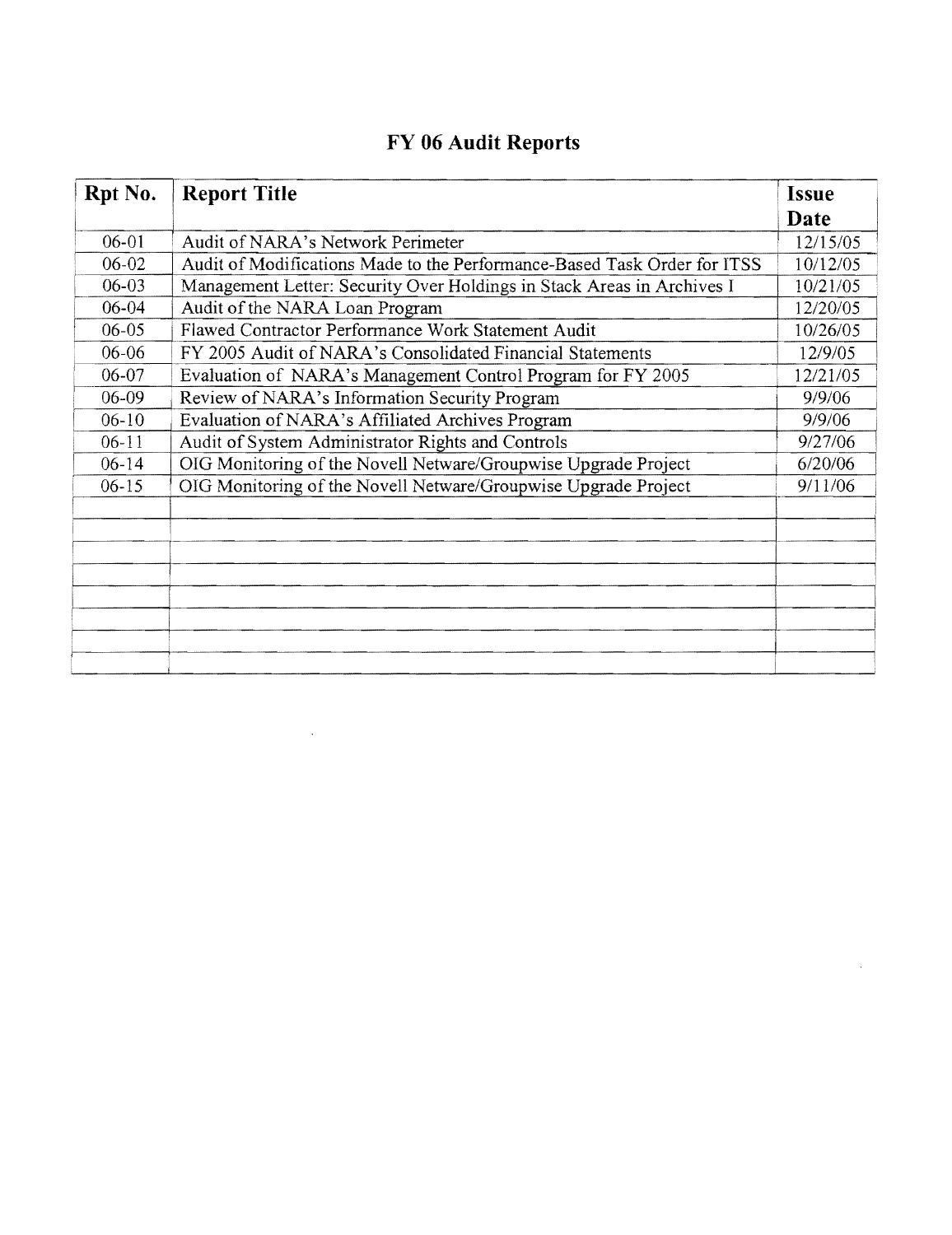#### **FY 05 Audit Reports**

 $\sim 40^{\circ}$ 

| <b>Rpt</b> | <b>Report Title</b>                                                                                                                  | <b>Issue</b> |
|------------|--------------------------------------------------------------------------------------------------------------------------------------|--------------|
| No.        |                                                                                                                                      | date         |
| $05 - 01$  | Review of NARA's Acquisition of Storage Management Software                                                                          | 3/9/05       |
| $05 - 02$  | Clifton Gunderson LLP (CG) Audit of the National Archives and Records<br>Administration FY 2004 Financial Statements                 | 1/24/05      |
| $05-03$    | PricewaterhouseCoopers (PwC) Audit of the National Archives Trust and Gift<br>Funds FY 2003 Financial Statements                     | 1/24/05      |
| $05 - 04$  | PricewaterhouseCoopers (PwC) Audit of the National Archives Revolving Fund<br>FY 2003 Financial Statements                           | 1/24/05      |
| $05 - 05$  | Review of the Management and Operation of NARA'S Help Desk                                                                           | 2/23/05      |
| $05 - 06$  | Evaluation of NARA'S Processes for Handling Personal Information Collected<br>from the Public                                        | 3/14/05      |
| 05-07      | Audit of the National Archives Trust Fund Representational Fund                                                                      | 3/18/05      |
| $05 - 08$  | Evaluation of NARA's FY 2004 Management Control Program                                                                              | 2/10/05      |
| $05-09$    | Audit of NARA'S Intrusion Detection System                                                                                           | 4/1/05       |
| $05 - 10$  | Review of NARA'S Information Technology Investment Management Decide<br>Process Accomplished for the Novell Software Upgrade Project | 3/30/05      |
| $05 - 12$  | NARA's Investment Management Decide Process                                                                                          | 4/7/05       |
| $05-13$    | Evaluation of NARA's Preservation Program                                                                                            | 6/22/05      |
| $05 - 14$  | Quality Assessment/ Quality Control Audit                                                                                            | 8/12/05      |
| $05 - 15$  | Audit of the Travel Card Program                                                                                                     | 7/22/05      |
| $05 - 16$  | Prompt Payment Audit                                                                                                                 | 7/22/05      |
| $05 - 17$  | Mgmt Letter: Server Vulnerability                                                                                                    | 6/16/05      |
| $05-19$    | Review of Proposed Modification of the ITSS Task Order Security Program<br>Requirements                                              | 7/6/05       |
| $05 - 20$  | Review of NHPRC Grant Program                                                                                                        | 7/13/05      |
| $05 - 21$  | Review of Contractor Resources Utilized on the ITSS Contract                                                                         | 9/30/05      |
| $05 - 22$  | Management Letter: NARA's Ability to Inspect Employee's Personal Property                                                            | 7/25/05      |
|            |                                                                                                                                      |              |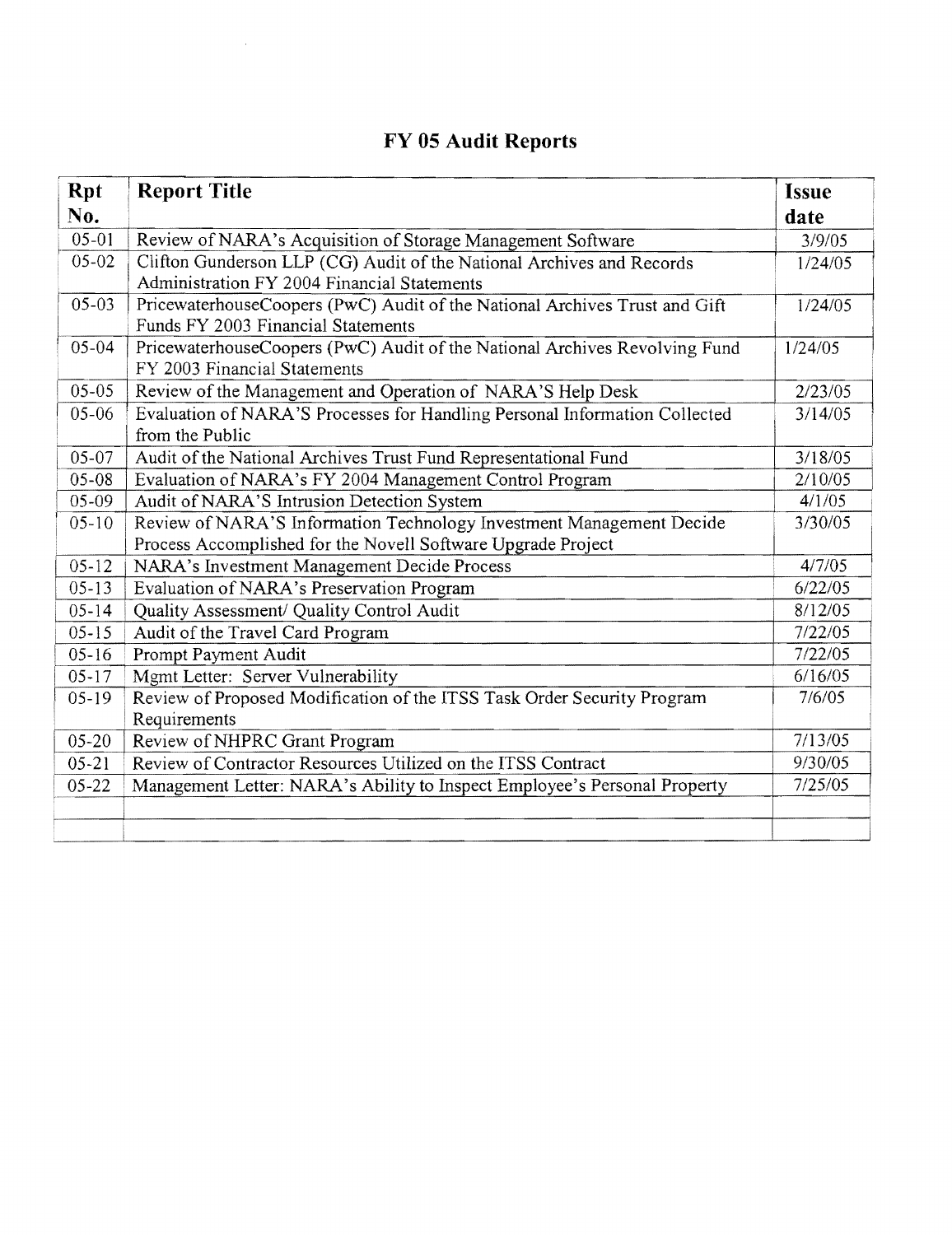| Rpt No.   | <b>Report Title</b>                                                                             | <b>Issue</b> |
|-----------|-------------------------------------------------------------------------------------------------|--------------|
|           |                                                                                                 | Date**       |
| 04-02     | Audit of the National Archives Gift Fund FY 2002 Financial Statements                           | 11/14/03     |
| $04 - 03$ | Audit of the National Archives Trust Fund FY 2002 Financial Statements                          | 11/14/03     |
| $04 - 04$ | Peer Review of the Farm Credit Administration Office of Inspector General                       |              |
| $04 - 05$ | Audit of a Subcontractor's Proposal for the National Archives Building Stack<br>Lighting        | 12/17/03     |
| $04 - 06$ | Audit of the NARA's Records Center Revolving Fund FY 2002 Financial<br><b>Statements</b>        | 12/16/03     |
| $04 - 07$ | Audit of the Transit Benefit Program                                                            | 3/31/04      |
| $04 - 08$ | Review of Contractor Compliance with Government Auditing Standards on                           | 1/29/04      |
|           | the National Archives Trust and Gift Funds FY 2002 Financial Statements                         |              |
| 04-09     | Review of Contractor Compliance with Government Auditing Standards for                          | 1/29/04      |
|           | NARA's Records Center Revolving Fund FY 2002 Financial Statements                               |              |
| $04 - 10$ | Assessment of the Controls and Security of NARA Classified Systems                              | 3/31/04      |
| $04-11$   | Audit of NARA's Interagency Agreements                                                          | 3/31/04      |
| $04 - 12$ | Evaluation of NARA's FY 2003 Management Control Program                                         | 3/2/04       |
| $04 - 13$ | Assessment of NARA's Efforts to Comply with New Facility Standards                              | 5/14/04      |
| $04 - 14$ | Follow-Up Review of OIG Report #00-02, Review of NARA's Process for<br>Investing in IT Projects | 6/23/04      |
| $04 - 15$ | Review of NARA's Water and Sewer Billing Adjustment Charge from WSSC                            | 5/11/04      |
| $04 - 16$ | Evaluation of NARA's Computer Security Incident Response Capability                             | 6/22/04      |
| $04-17$   | Review of a Contractor's Invoice for Utility Costs for the Lyndon B. Johnson<br>Library         | 6/4/04       |
| $04 - 18$ | Evaluation of the First Performance Period Award Fee Determination Process                      | 6/8/04       |
|           | for the Fixed-Price-Award-Fee Contract                                                          |              |
| $04 - 21$ | Review of NARA's Contract for the Telephone System                                              | 8/2/04       |
| $04 - 22$ | Review of NARA's Administration of the Information Technology Support                           | 9/21/04      |
|           | Services Contract Award Fee                                                                     |              |
| $04 - 23$ | Evaluation of NARA's Password Controls                                                          | 7/30/04      |

 $\mathcal{A}$ 

 $\hat{\mathcal{L}}$ 

### **FY 04 Audit Reports**

 $\bar{z}$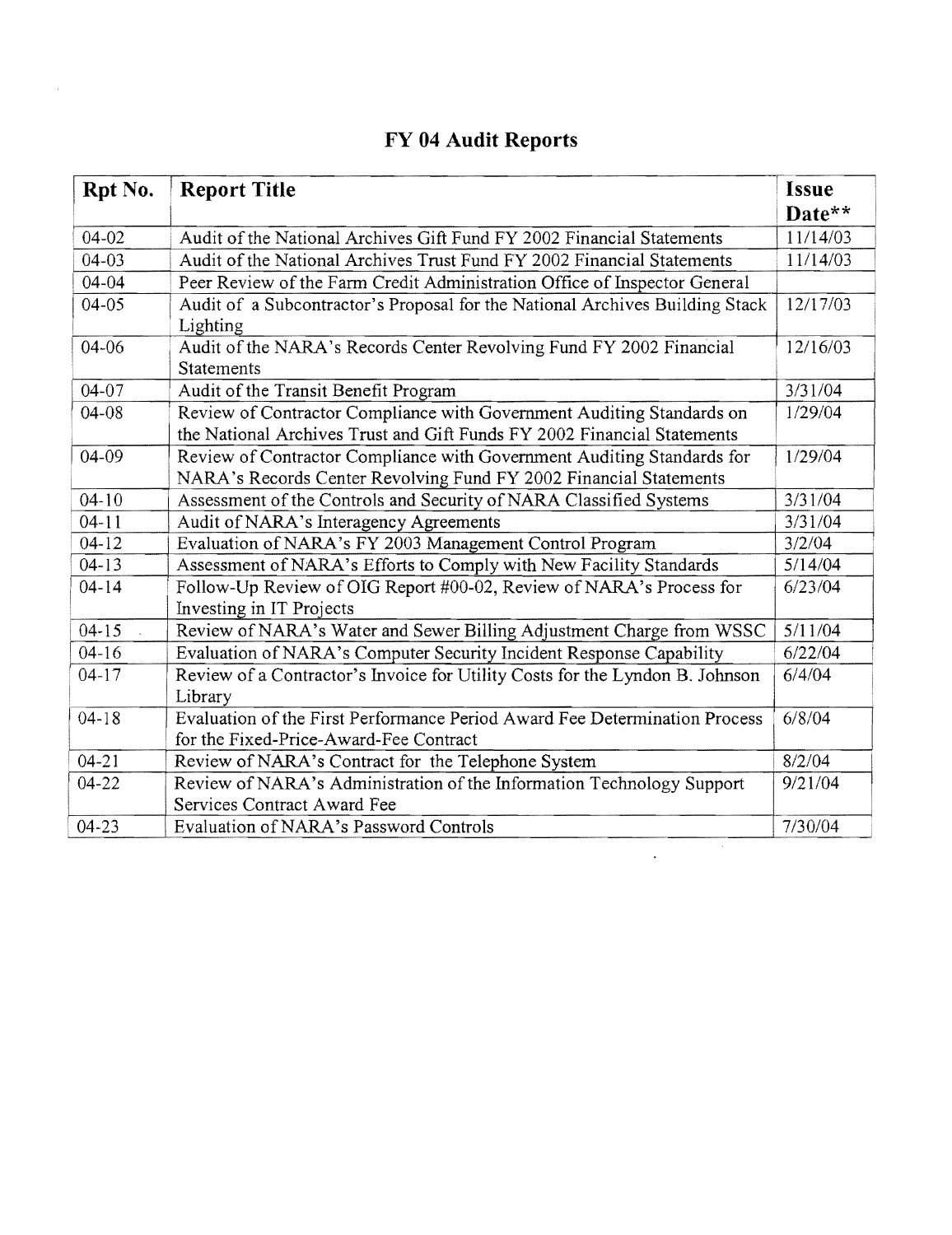## **FY 03 Audit Reports**

| <b>Audit</b> | <b>Title</b>                                                    | <b>Issue</b> |
|--------------|-----------------------------------------------------------------|--------------|
| <b>Rpt</b>   |                                                                 | Date         |
| No.          |                                                                 |              |
| $03-01$      | <b>NARANET Penetration Testing Report</b>                       | 11/19/02     |
| 03-02        | Review of a NARA Contractor Billings                            | 12/4/02      |
| $03 - 03$    | Floorcheck of a NARA Contractor                                 | 1/14/02      |
| $03 - 04$    | Review of the NARA Trust Fund's Disposition of Non-sufficient   | 3/24/03      |
|              | Funds Checks and Uncollected Credit Card Transactions           |              |
| $03 - 05$    | Audit of NARA's Controls over the Staff's Usage of the Internet | 4/24/03      |
| 03-06        | Evaluation of the Accuracy of NARA's Performance                | 6/25/03      |
|              | Measurement Data                                                |              |
| $03 - 07$    | Audit of the Management Controls Over NARA's                    | 4/28/03      |
|              | Telecommunication Program                                       |              |
| $03 - 08$    | Audit of a NARA Contractor's G&A and Overhead Rates             | 3/21/03      |
| $03-10$      | Audit of NHPRC Grantee Reveals That Opportunities Exist to      | 8/14/03      |
|              | Strengthen Program Oversight                                    |              |
| $03 - 11$    | Review of NARA's Computer Network Infrastructure Upgrade        | 9/29/03      |
| $03 - 12$    | Assessment of NARA's Targeted Assistance Program                | 9/26/03      |
| $03 - 14$    | Review of the Final Invoice of a NARA Contractor                | 9/10/03      |
| $03 - 17$    | Evaluation of NARA's FY 2002 Management Control Program         | 9/29/03      |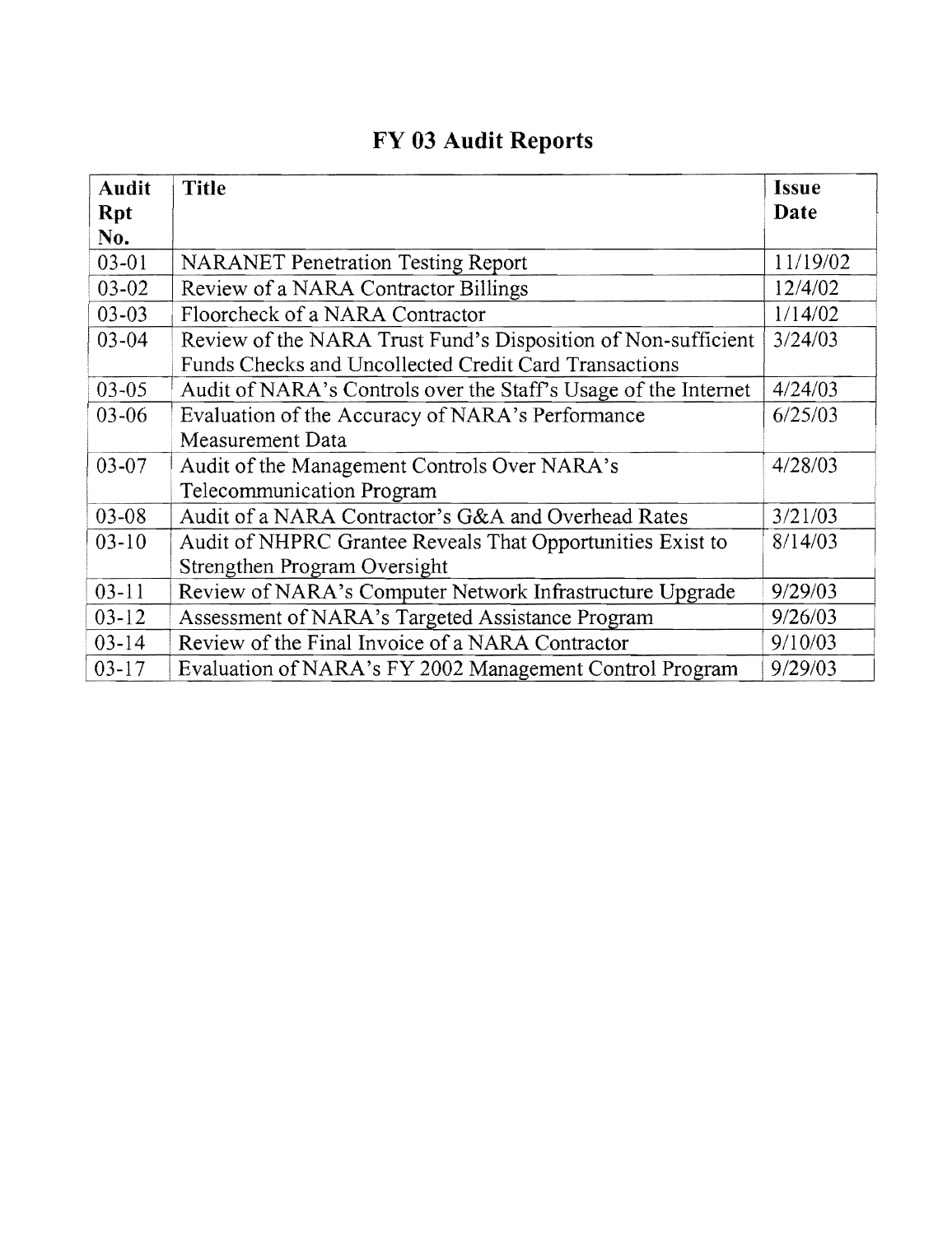## **FY 02 Audit Reports**

| <b>Audit</b><br>Rpt No. | <b>Title</b>                                                                                  | <b>Issue</b><br>Date |
|-------------------------|-----------------------------------------------------------------------------------------------|----------------------|
| $02 - 01$               | Controls Over the Charters of Freedom                                                         | 10/21/01             |
| $02 - 02$               | Assessment of Records Center Program Billing System                                           | 2/19/02              |
| $02 - 03$               | Records Center Program "Per Unit" Rate Formulation                                            | 12/4/01              |
| $02 - 04$               | Audit of NARA's Performance Appraisal Process                                                 | 2/5/02               |
| $02 - 05$               | Assessment of NARA's Grant Management Process                                                 | 5/29/02              |
| 02-06                   | Evaluation of Internal Controls For NARA Trust Fund Deposits                                  | 4/18/02              |
| $02 - 07$               | Inclusion of Alternative System Development Methodologies in<br><b>NARA's SDLC Process</b>    | 1/29/02              |
| $02 - 08$               | Review of Contract Warrants and Sole Source Justification                                     | 8/19/02              |
| $02 - 09$               | Assessm ent of Procedures Governing the Release of Federal<br>Population Census Records       | 5/6/02               |
| $02 - 10$               | Assessment of Management Controls Over Contractor Access<br>and Pass Holder Temporary IDs     | 9/17/02              |
| $02 - 11$               | Security Over Charters of Freedom Continues to Raise Concerns                                 | 6/7/02               |
| $02 - 12$               | Firewall and Network Configuration Advisory Report                                            | 8/21/02              |
| $02 - 13$               | Evaluation of NARA's Complaints Processing Program                                            | 9/30/02              |
| $02 - 14$               | Personnal Security Advisory Report                                                            | 9/13/08              |
| $02 - 15$               | Review of Contractor Compliance with GAGAS for NAR FY 02<br><b>Financial Statement Audit</b>  |                      |
| $02 - 16$               | Review of Contractor Compliance with GAGAS for NAT and<br>Gift Fund Financial Statement Audit |                      |
| $02 - 17$               | PWC Audit of NARA NAR FY 2001 Financial Statement                                             | 9/16/02              |
| $02 - 18$               | PWC Audit of NAR FY 2001 Financial Statements                                                 | 9/16/02              |
| $02-19$                 | PWC Audit of the NARA Gift Fund FY 2001 Financial<br><b>Statements</b>                        | 9/16/02              |
| $02 - 20$               | OIG Review of NARA's Purchase Credit Card                                                     | 9/27/02              |
| $02 - 21$               | Mgmt Ltr. Security of NARA Classified Systems                                                 | 9/3/02               |
| $02 - 22$               | Evaluation of NARA's Management Control Program FY 2001                                       | 9/27/02              |
|                         |                                                                                               |                      |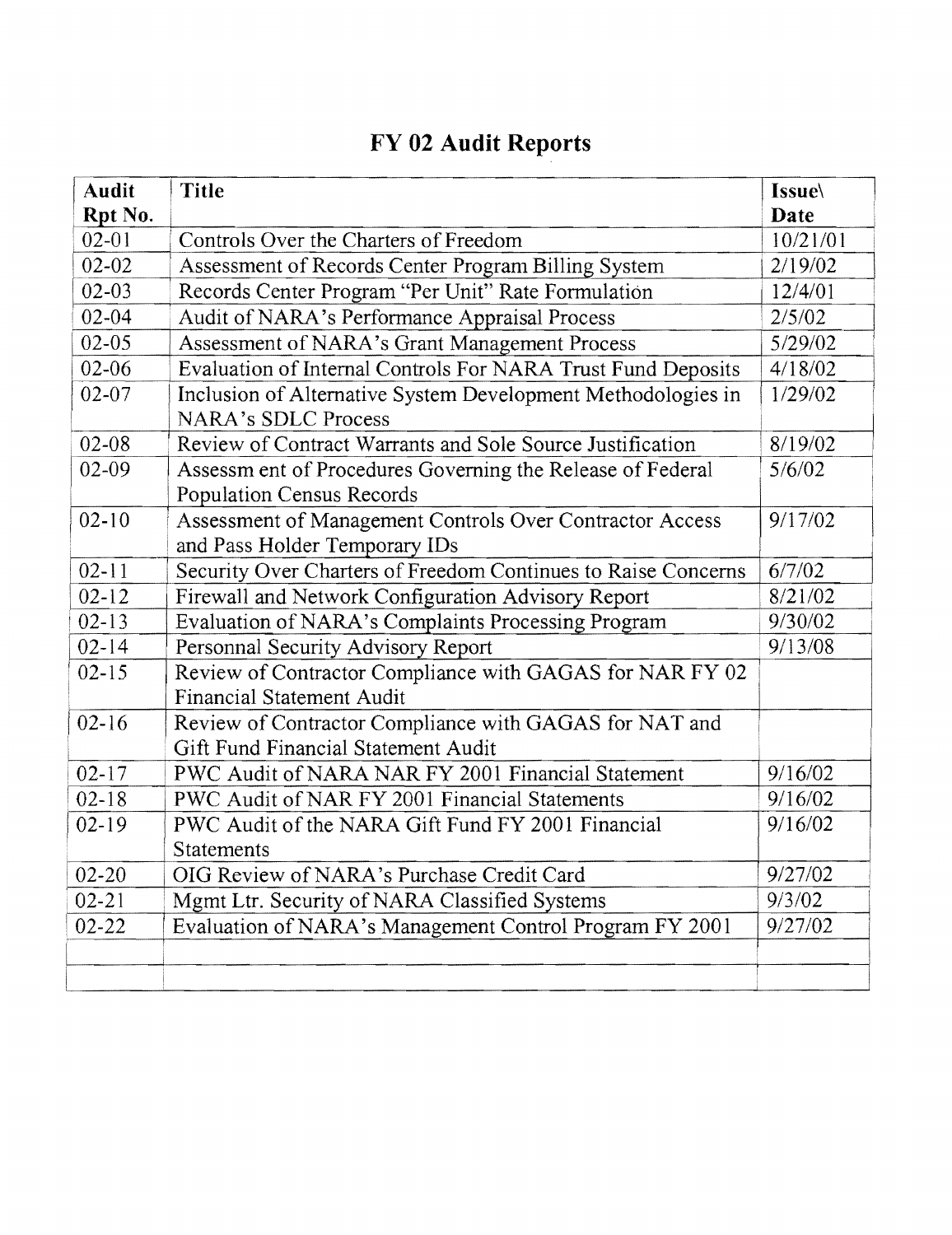| Audit Rpt No. | <b>Title</b>                                             | <b>Issue</b> |
|---------------|----------------------------------------------------------|--------------|
|               |                                                          | Date         |
| $01 - 01$     | Floorcheck Audit of Consolidation Engineering Services   | 12/1/2000    |
|               | Inc                                                      |              |
| $01 - 02$     | Evaluation of the Accuracy of PMRS Data                  | 3/2/2001     |
| $01 - 03$     | Clinton Website Vulnerability                            | 1/19/01      |
| $01 - 04$     | Review of NARA's Anti-Virus Program                      | 3/28/01      |
| $01 - 05$     | Audit of the NARA Systems Security Program               | 3/28/01      |
| $01 - 06$     | Survey of NARA's Order Fulfillment & Accounting          | 2/28/01      |
|               | System (POS) and (OFAS)                                  |              |
| $01 - 07$     | Evaluation of NARA's Records Disposal and Concurrence    | 7/18/01      |
|               | Process                                                  |              |
| $01 - 08$     | Review of the Billing System for the Reimbursable        | 3/29/01      |
|               | Program                                                  |              |
| $01 - 09$     | Qustioned Costs on NARA's Waterbill                      | 3/29/01      |
| $01 - 10$     | Review of Contractor's Compliance with Gov't Auditing    | 7/18/01      |
|               | Stds for the Audit of the NAT Trust and Gift FY 2000     |              |
|               | <b>Financial Statements</b>                              |              |
| $01 - 11$     | Review of Contractor's Compliance with Gov't Auditing    | 7/18/01      |
|               | stds for the Audit of the Reimbursable FY 2000 Financial |              |
|               | Statements                                               |              |
| $01 - 12$     | PWC Audit of NAT FY 2000 Financial Statements            | 7/16/01      |
| $01 - 13$     | PWC Audit of Revolving Fund 2000 Financial Statements    | 7/16/01      |
| $01 - 14$     | PWC Audit of Gift Fund FY 2000 Financial Statements      | 7/16/01      |
| $01 - 15$     | Audit of NARA's Web Privacy Policies and Practices       | 8/2/01       |
| $01-16$       | Evaluation of NARA's Management Control Program for      | 9/13/01      |
|               | FY 2000                                                  |              |
| $01 - 17$     | Review of Pegasys Implementation                         |              |
| $01 - 18$     | Review of the Signal Bill                                | 10/5/01      |
|               |                                                          |              |

## FY 01 Audit Reports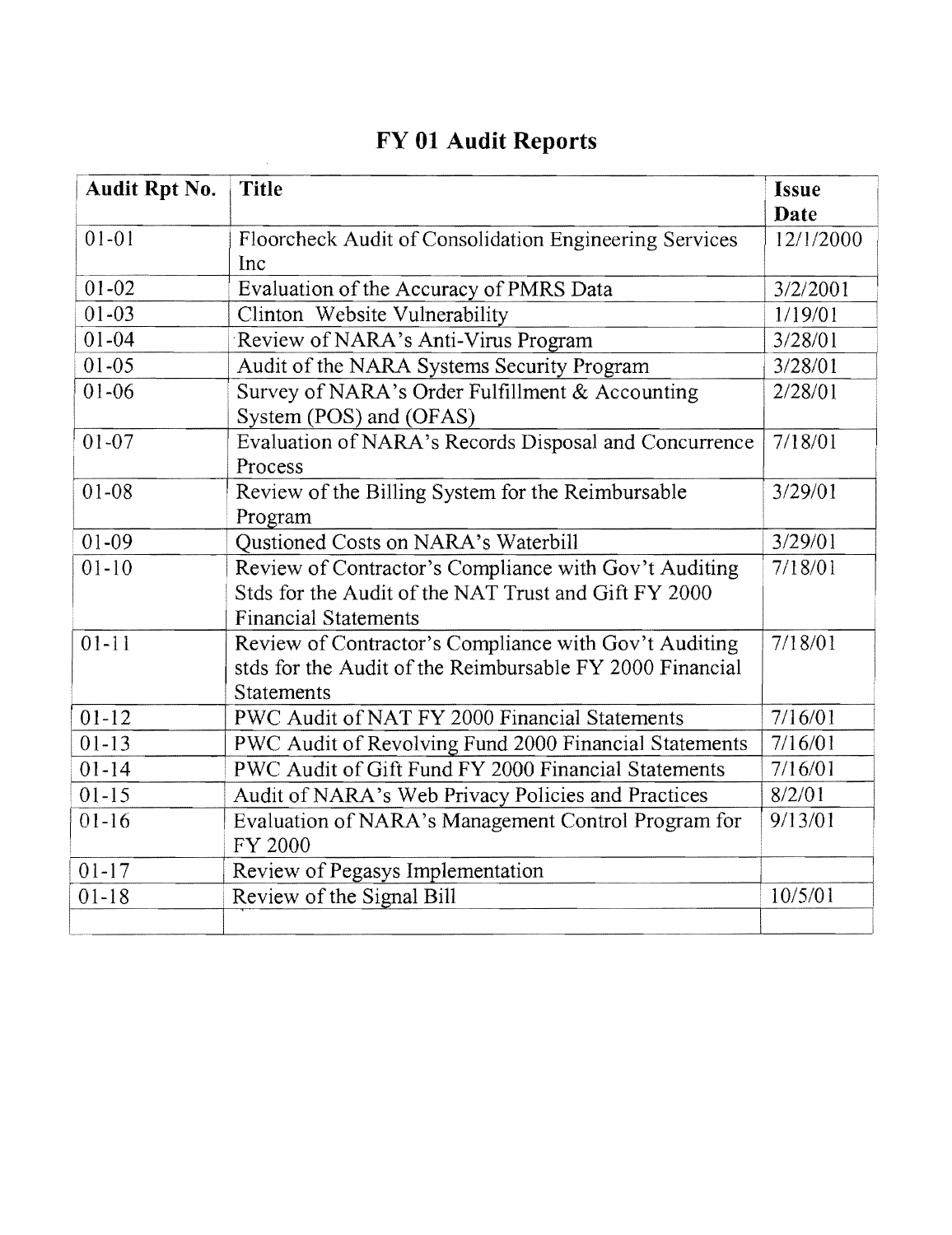| <b>Audit</b> | <b>Title</b>                                                            | <b>Issue</b> |
|--------------|-------------------------------------------------------------------------|--------------|
| Rpt No.      |                                                                         | Date         |
| $00 - 01$    | Review of NARA's Management Control Program for FY 1999                 | 5/26/2000    |
| $00 - 02$    | Review of NARA's Process for Investing in Information<br>Technology     | 4/17/2000    |
| $00 - 03$    | Evaluation of the Accuracy of NARA's Performance Measurement<br>Data    | 1/28/2000    |
| $00 - 04$    | <b>Evalaution of Property Management Software</b>                       | 12/10/1999   |
| $00 - 05$    | Evaluation of NARA's Business Continuity and Contingency Plan           | 2/4/2000     |
| $00 - 06$    | Review of NW's Administrative Operations and Procedures                 | 3/31/2000    |
| $00 - 07$    | Review of NARA's Computer Network Backup Procedures                     | 9/9/2000     |
| $00 - 08$    | Review of Erroneous Disposal at the WNRC                                | 4/25/2000    |
| $00 - 09$    | Peer Review of the Farm Credit OIG                                      | 9/7/2000     |
| $00 - 10$    | Floorcheck of Signal Corporation Employees                              | 6/19/2000    |
| $00 - 11$    | Audit of Equitable Adjustment Proposals by CESI                         | 5/31/2000    |
| $00 - 12$    | Implementation of Agency Records Centers Regulation 36 CFR Part<br>1228 | 7/20/2000    |
| $00 - 13$    | Evaluation of Duluth Georga Issues                                      | 7/21/2000    |
| $00 - 16$    | Review of Contractor Compliance with GAS                                | 7/17/2000    |
|              |                                                                         |              |

## **FY 2000 Audit Reports**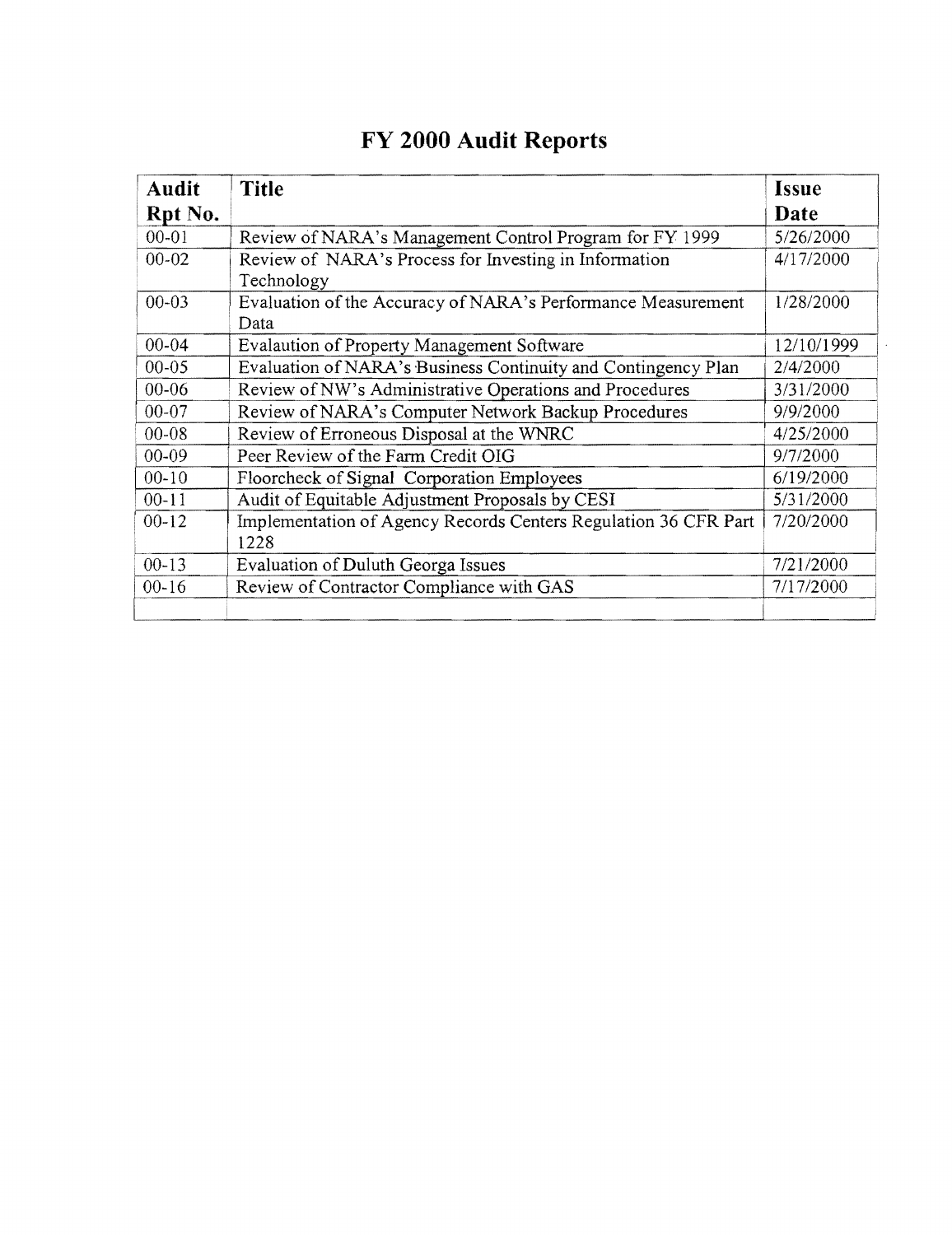| Audit   | <b>Title</b>                                                                                               | <b>Issue</b> |
|---------|------------------------------------------------------------------------------------------------------------|--------------|
| Rpt No. |                                                                                                            | Date         |
| 99-01   | Evaluation of NARA's Management Control Program for FY 1998                                                | 8/4/99       |
| 99-02   | Records Center Reimbursable Program                                                                        | 10/21/99     |
| 99-03   | Audit of Selected Aspects of Foreign and Domestic Travel                                                   | 1/7/99       |
| 99-04   | Management Controls Over Change Funds                                                                      | 3/8/99       |
| 99-05   | Evaluation of NARA's Progress on Year 2000 Project                                                         | 4/22/99      |
| 99-06   | Review of NARA Personal Property Management Program                                                        | 4/14/00      |
| 99-07   | Inventory of NARA Activities (FAIR Act)                                                                    | 3/25/99      |
| 99-08   | Review of NARA's Intermittent Work Force                                                                   | 5/3/99       |
| 99-09   | Review of Contractor Compliance with Government Auditing<br>Standars on NARA Contract No. NAMA-OP-95-00018 | 4/20/99      |
| 99-16   | Annual Reporting of Real Property Owned                                                                    |              |
| $99-17$ | Reducing NARA Travel Costs                                                                                 |              |
|         |                                                                                                            |              |
|         |                                                                                                            |              |
|         |                                                                                                            |              |

 $\mathcal{L}^{\text{max}}_{\text{max}}$  and  $\mathcal{L}^{\text{max}}_{\text{max}}$ 

# **FY 1999 Audit Reports**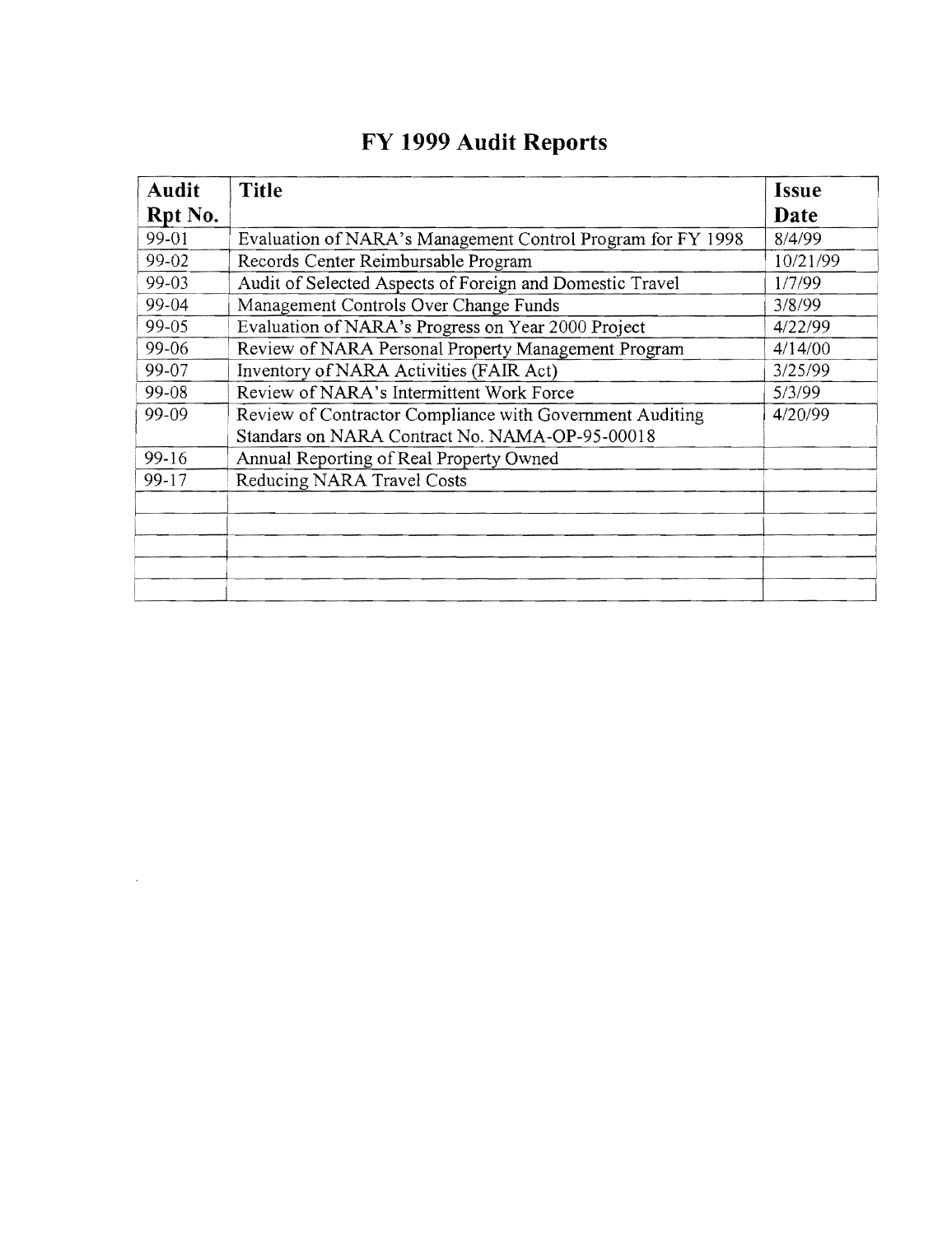| <b>Audit</b><br>Rpt No. | <b>Title</b>                                                                                                           | <b>Issue</b><br>Date |
|-------------------------|------------------------------------------------------------------------------------------------------------------------|----------------------|
| 98-01                   | Review of NARA's Management Control Program for FY 1997                                                                | 5/20/98              |
| 98-02                   | Review of Procurement Operations: Interim Report: Review of<br><b>Contract Monitoring</b>                              | 8/13/98              |
| 98-03                   | Peer Review of Peace Corps OIG                                                                                         | 8/3/98               |
| 98-04                   | Audit of Trust Fund Reimbursements to NARA Appropriations                                                              | 9/17/98              |
| 98-05                   | Evaluation of NARA's Physical and Recordkeeping Controls over<br>Outgoing Shipments of Permanent Records and Artifacts | 8/28/98              |

 $\mathcal{L}^{\text{max}}_{\text{max}}$ 

 $\mathcal{L}^{\text{max}}_{\text{max}}$ 

 $\label{eq:1} \frac{1}{\sqrt{2}}\int_{0}^{\infty}\frac{1}{\sqrt{2}}\left(\frac{1}{\sqrt{2}}\right)^{2}d\mu_{\rm{max}}\left(\frac{1}{\sqrt{2}}\right)$ 

 $\mathcal{L}^{\text{max}}_{\text{max}}$  , where  $\mathcal{L}^{\text{max}}_{\text{max}}$ 

 $\mathcal{A}^{\mathcal{A}}$ 

# FY 1998 Audit Reports

 $\mathcal{L}_{\mathbf{z}}$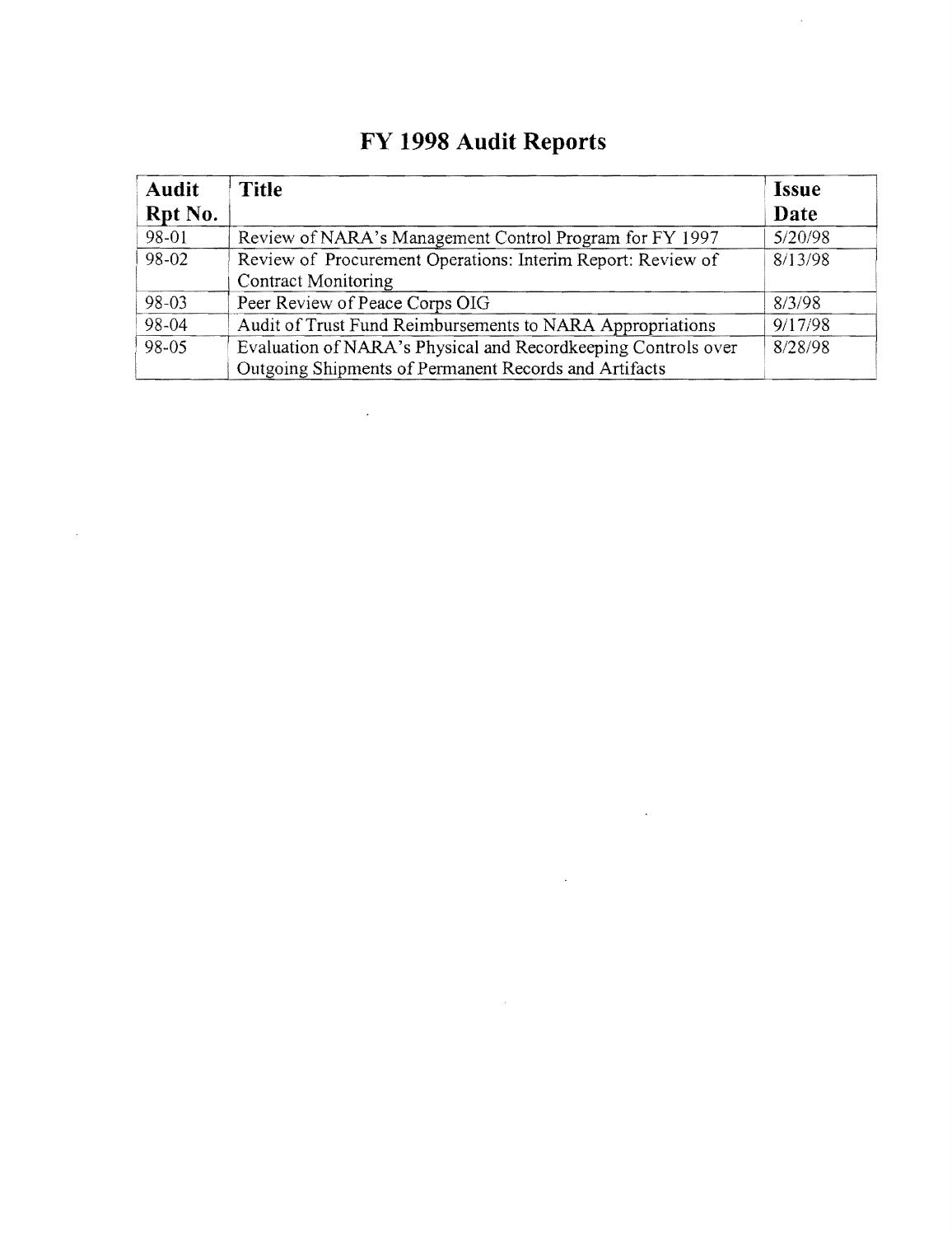| <b>Audit</b><br>Rpt No. | Title                                                                                           | <i>Issue</i><br>Date |
|-------------------------|-------------------------------------------------------------------------------------------------|----------------------|
| 97-01                   | Review of NARA's Management Control Program for FY 1999                                         | 5/30/97              |
| $97-02$                 | Review of the Methodology used to Decide Where to Consolidate<br><b>Federal Records Centers</b> | 4/28/97              |
| 97-04                   | Review of NARA's Procurement Operations and Training                                            | 9/29/07              |

# **FY 1997 Audit Reports**

 $\mathcal{L}^{\text{max}}_{\text{max}}$  and  $\mathcal{L}^{\text{max}}_{\text{max}}$ 

 $\label{eq:2} \mathcal{L} = \mathcal{L} \left( \mathcal{L} \right) \mathcal{L} \left( \mathcal{L} \right) \mathcal{L} \left( \mathcal{L} \right)$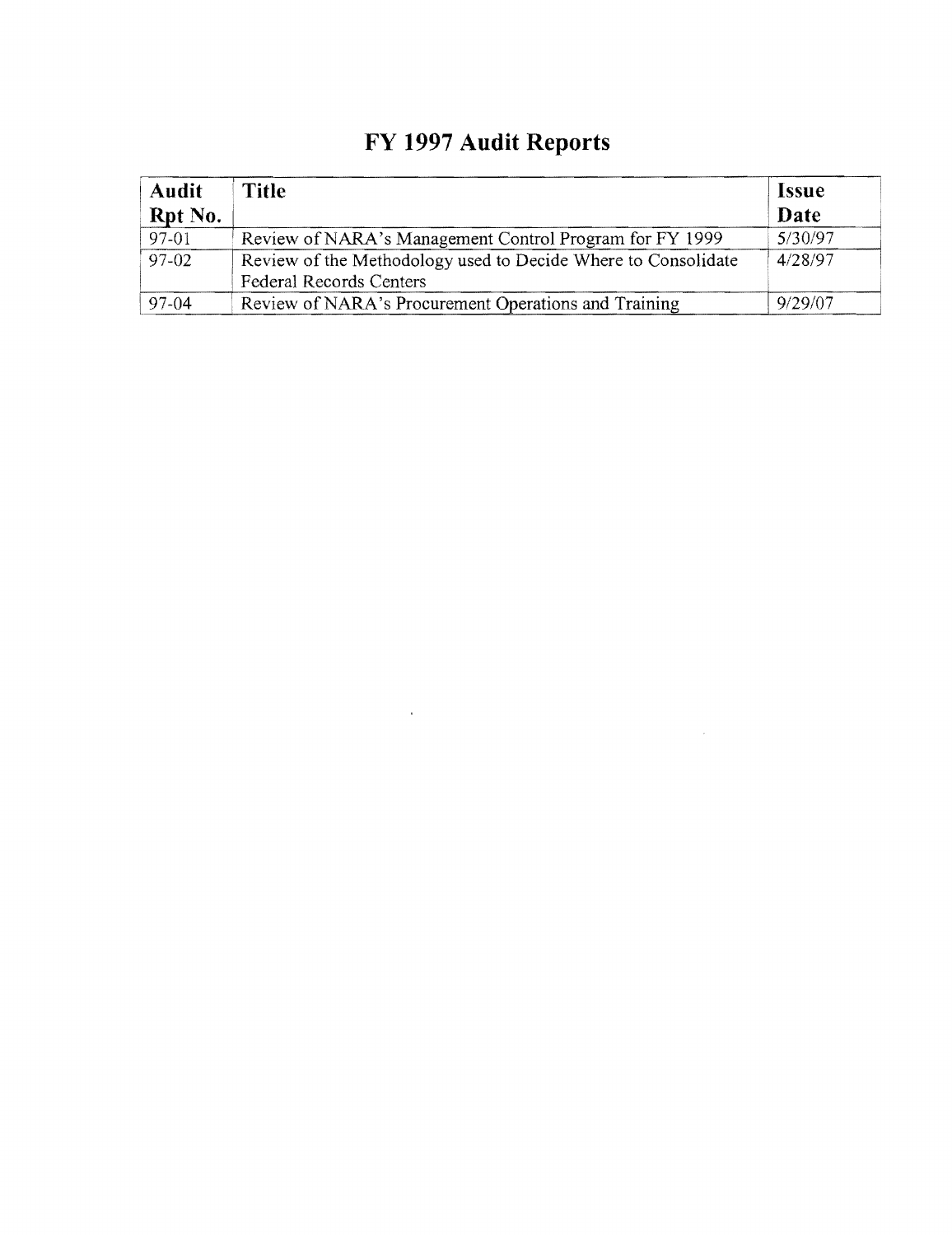| FY 1996 FINAL AUDIT REPORTS<br>Updated: July 23, 1996<br>File: H:\WPFILES\AUDITS\FINALRPT.96<br>1881. BA - 930. - D |                   |                                                                       |              |                   |           |
|---------------------------------------------------------------------------------------------------------------------|-------------------|-----------------------------------------------------------------------|--------------|-------------------|-----------|
| 9601                                                                                                                | November 4, 1995  | Review of NARA's Internal Controls<br>Program for FY 1995             | $-h6-$       |                   | 96-01     |
| 9404                                                                                                                | January 11, 1996  | Review of NARA Lobbying Activities                                    |              | February 15, 1996 | 96-02     |
| 9605                                                                                                                | February 29, 1996 | Review of NARA Federally-Funded<br><b>Education Programs</b>          | $-i\epsilon$ | March 20, 1996    | $96 - 03$ |
| 9602                                                                                                                | November 8, 1995  | Review of the Proposed Archives I<br>Renovation                       | $-b6 -$      | May 24, 1996      | 96-04     |
| 9407                                                                                                                | June 1, 1994      | Review of FY 1993-94 FPDS<br><b>Reporting of Consulting Contracts</b> |              |                   | 96-05     |
| 9604                                                                                                                | January 30, 1996  | Peer Review of NEH-OIG                                                |              |                   | 96-06     |
|                                                                                                                     |                   |                                                                       |              |                   |           |
|                                                                                                                     |                   |                                                                       |              |                   |           |

 $\mathcal{L}(\mathcal{L}(\mathcal{L}))$  and  $\mathcal{L}(\mathcal{L}(\mathcal{L}))$  . The contribution of  $\mathcal{L}(\mathcal{L})$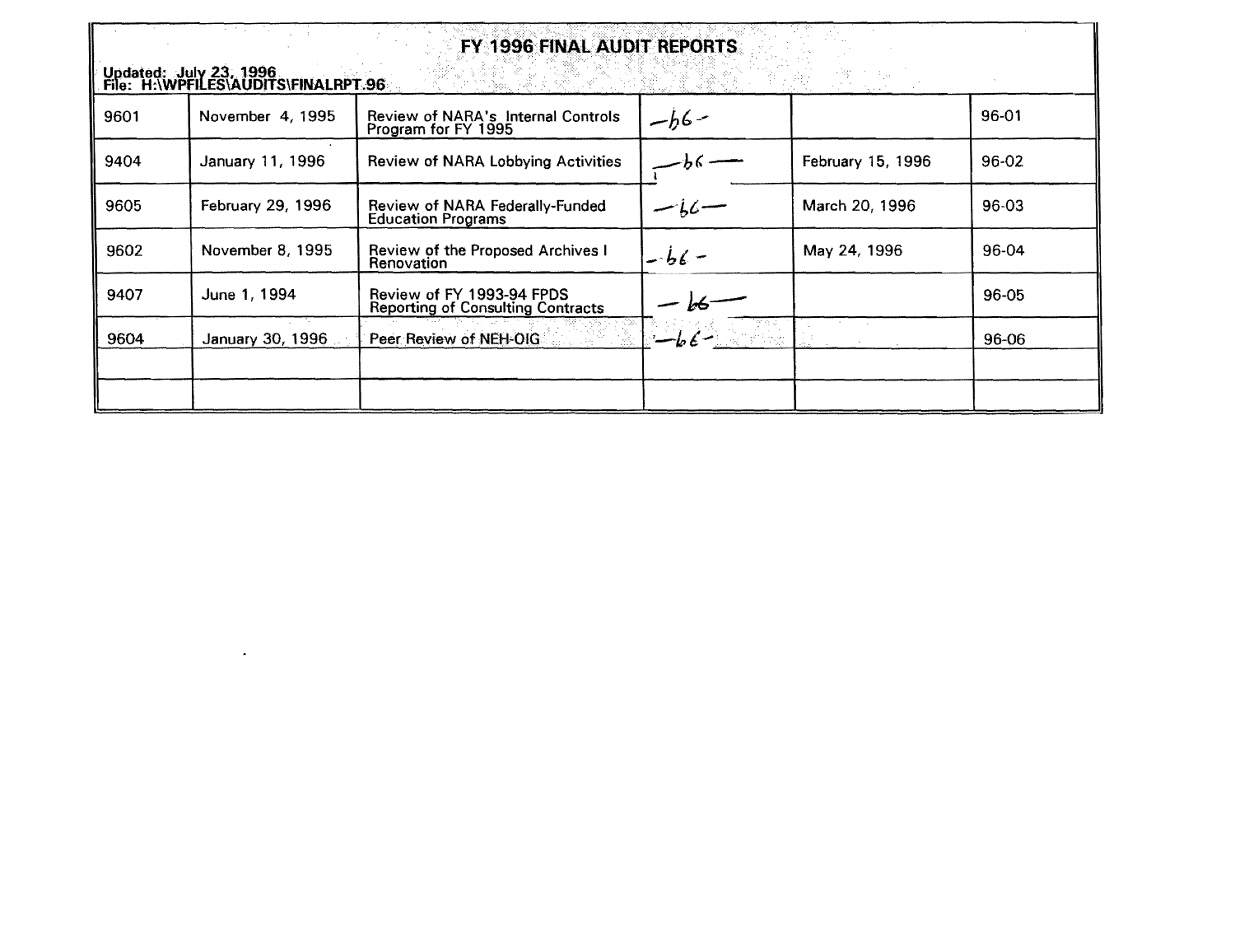| FY 1995 FINAL AUDIT REPORTS<br><b>February 9, 1996</b><br>Updated:<br>H:/AUDITS/FINALRPT.95<br>File: |                                                                  |                   |                    |  |
|------------------------------------------------------------------------------------------------------|------------------------------------------------------------------|-------------------|--------------------|--|
| <b>FINAL REPORT</b><br><b>NUMBER</b>                                                                 | <b>REPORT TITLE</b>                                              | AUDITOR-IN-CHARGE | <b>ISSUE DATE</b>  |  |
| 95-01                                                                                                | Review of NARA's Internal Control Programs for $\Box$<br>FY 1994 |                   | February 15, 1995  |  |
| 95-02                                                                                                | Survey of Cleaning Contract/Reductions                           | $-k6$ —           | February 24, 1995  |  |
| 95-03                                                                                                | Follow-up Review of Copier Cost Reduction<br>Efforts             | $-b6$             | September 29, 1995 |  |
| 95-04                                                                                                | <b>ICASS Training</b>                                            | - 66 —            | December 19, 1995  |  |

 $\mathcal{L}(\mathcal{L})$  and  $\mathcal{L}(\mathcal{L})$  are the set of the set of the set of the set of the set of the set of the set of the set of the set of the set of the set of the set of the set of the set of the set of the set of the set

 $\mathcal{L}(\mathcal{L}(\mathcal{L}(\mathcal{L}(\mathcal{L}(\mathcal{L}(\mathcal{L}(\mathcal{L}(\mathcal{L}(\mathcal{L}(\mathcal{L}(\mathcal{L}(\mathcal{L}(\mathcal{L}(\mathcal{L}(\mathcal{L}(\mathcal{L}(\mathcal{L}(\mathcal{L}(\mathcal{L}(\mathcal{L}(\mathcal{L}(\mathcal{L}(\mathcal{L}(\mathcal{L}(\mathcal{L}(\mathcal{L}(\mathcal{L}(\mathcal{L}(\mathcal{L}(\mathcal{L}(\mathcal{L}(\mathcal{L}(\mathcal{L}(\mathcal{L}(\mathcal{L}(\mathcal{$ 

 $\mathcal{L}(\mathcal{L}(\mathcal{L}))$  and  $\mathcal{L}(\mathcal{L}(\mathcal{L}))$  . The contribution of the contribution of  $\mathcal{L}(\mathcal{L})$ 

 $\mathcal{L}(\mathcal{L}(\mathcal{L}(\mathcal{L}(\mathcal{L}(\mathcal{L}(\mathcal{L}(\mathcal{L}(\mathcal{L}(\mathcal{L}(\mathcal{L}(\mathcal{L}(\mathcal{L}(\mathcal{L}(\mathcal{L}(\mathcal{L}(\mathcal{L}(\mathcal{L}(\mathcal{L}(\mathcal{L}(\mathcal{L}(\mathcal{L}(\mathcal{L}(\mathcal{L}(\mathcal{L}(\mathcal{L}(\mathcal{L}(\mathcal{L}(\mathcal{L}(\mathcal{L}(\mathcal{L}(\mathcal{L}(\mathcal{L}(\mathcal{L}(\mathcal{L}(\mathcal{L}(\mathcal{$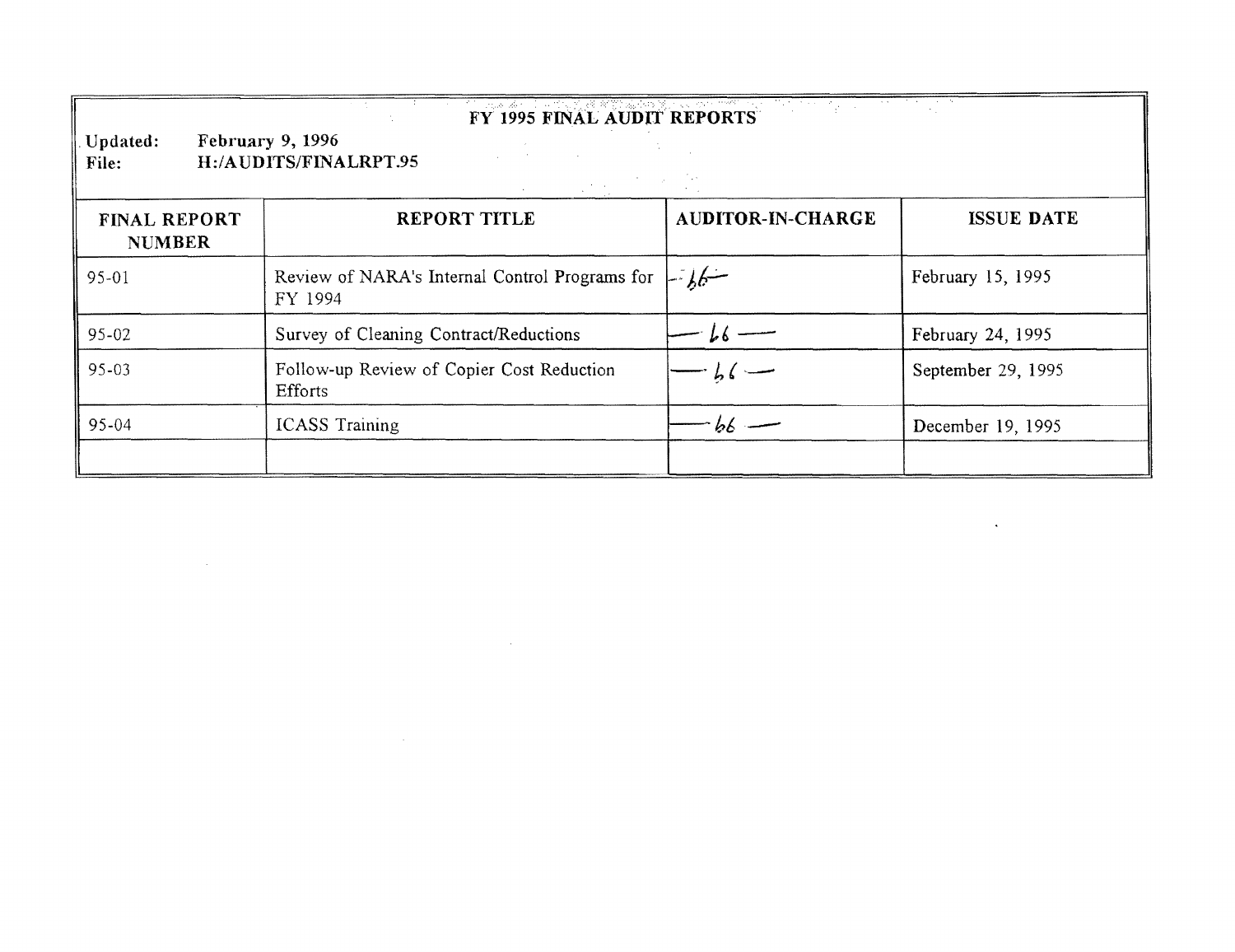| <b>FY 1994 FINAL AUDIT REPORTS</b><br>March 4, 1996<br><b>Updated:</b><br>H:/AUDITS/FINALRPT.94<br>File: |                                                                         |                          |                   |
|----------------------------------------------------------------------------------------------------------|-------------------------------------------------------------------------|--------------------------|-------------------|
| <b>FINAL REPORT</b><br><b>NUMBER</b>                                                                     | REPORT TITLE                                                            | <b>AUDITOR-IN-CHARGE</b> | <b>ISSUE DATE</b> |
| 94-01                                                                                                    | Federal Employee Compensation Act Program                               |                          | November 17, 1993 |
| 94-03                                                                                                    | Review of NARA's Internal Control Program for<br>FY 1993                |                          | December 30, 1993 |
| 94-04                                                                                                    | Survey of Archives II Construction<br>Fund                              |                          | July 21, 1994     |
| 95-05                                                                                                    | Review of FY 1993 SES Appraisals and the<br>Presidential Library System | $+66-$                   | September 2, 1994 |

 $\mathcal{L}^{\text{max}}_{\text{max}}$  and  $\mathcal{L}^{\text{max}}_{\text{max}}$  and  $\mathcal{L}^{\text{max}}_{\text{max}}$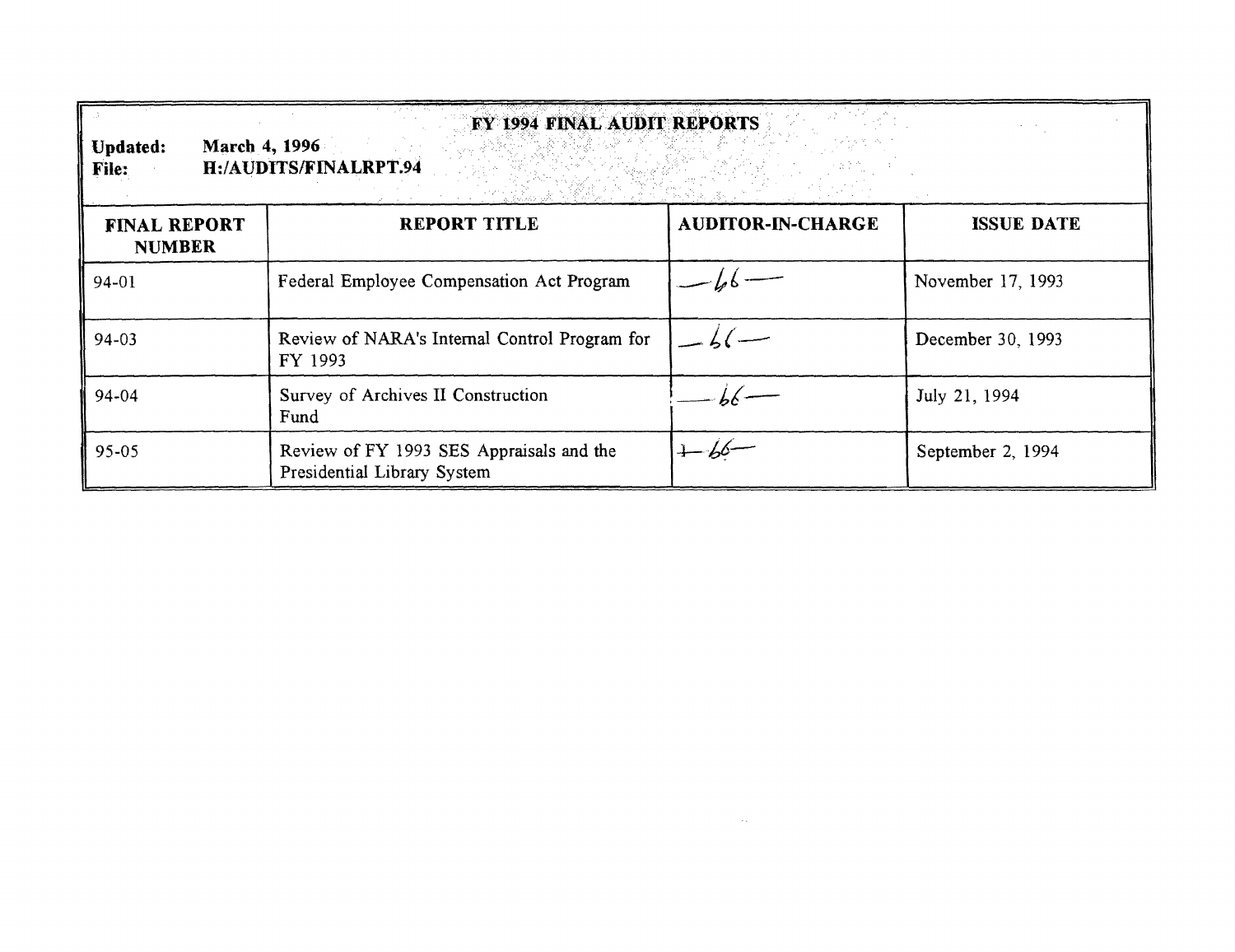## **FY 1993 Audit Reports**

| <b>Audit</b><br>Rpt No. | <b>Title</b>                                                                 | <i>Issue</i><br>Date |
|-------------------------|------------------------------------------------------------------------------|----------------------|
| $93 - 1 - M$            | Review of NARA's Management Control Program for FY 1992                      | 12/16/92             |
| $93 - 2 - M$            | Review of Compliance With Restriction on Lobbying                            | 2/18/93              |
| $93 - 3 - M3$           | Survey of Compliance with Executive Order 12759 Federal Energy<br>Management | 3/31/93              |

## **FY 1992 Audit Reports**

 $\hat{\lambda}$ 

| <b>Audit</b><br>Rpt No. | Title                                                   | <b>Issue</b><br>Date |
|-------------------------|---------------------------------------------------------|----------------------|
| $92 - 2 - M$            | Review of NARA's Management Control Program for FY 1991 | 1/31/92              |
| $92 - 3 - M$            | Audit of Grant 88-077, Rhode Island State Archives      | 2/28/92              |
| $92 - 4 - M$            | Review of Compliance with Restrictions on Lobbying      | 3/31/92              |
| $92 - 5 - M$            | Request for Assistance Regarding Commission on Grants   | 4/15/92              |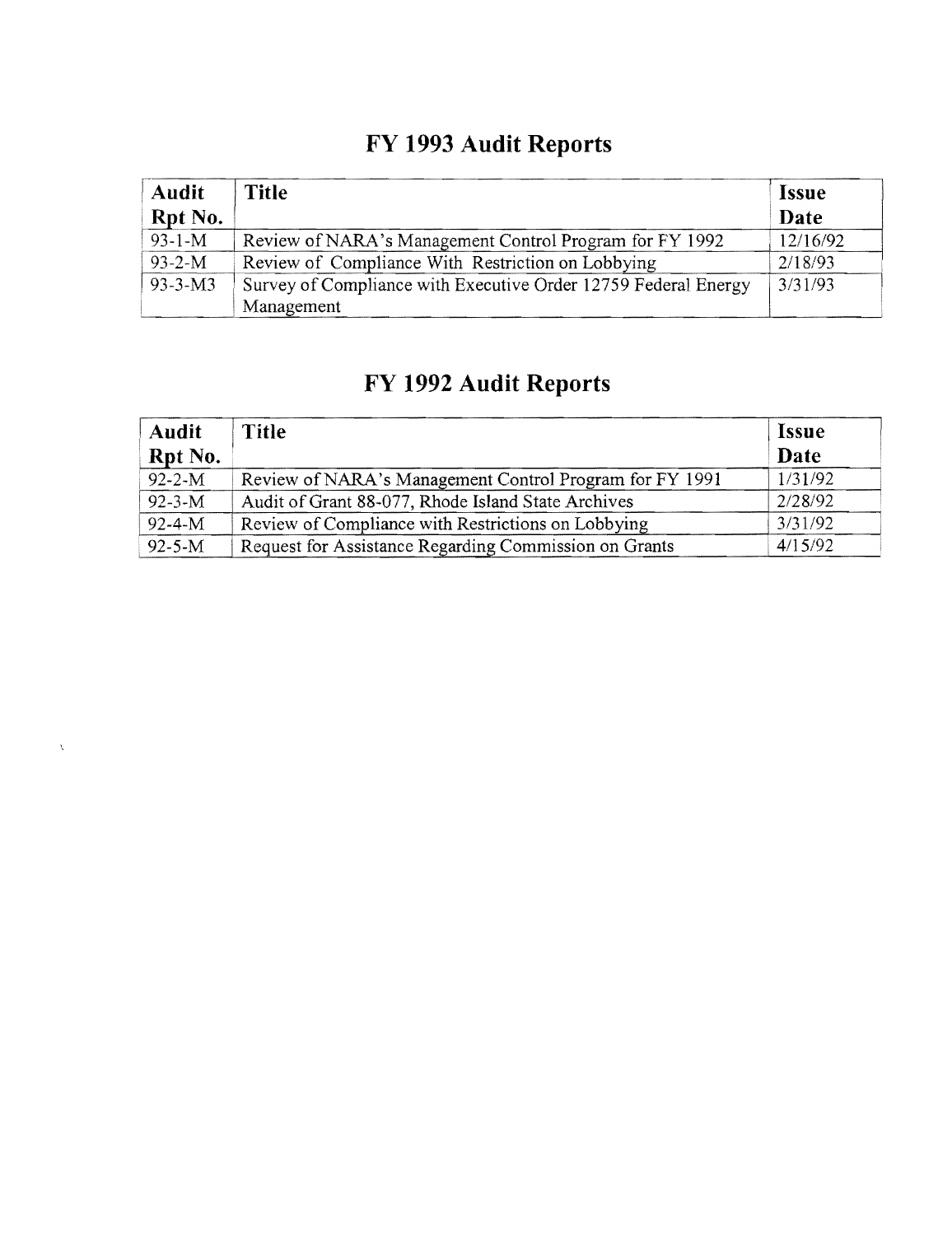#### SUMMARY OF AUDIT REPORTS PROJECTED TO BE ISSUED DURING FISCAL YEAR 1991

#### Name of Audit

#### Date of Report

Audit of Compliance with OMB Circular A-123, Internal Control Systems (91-101)

Audit of Compliance with OMB Circular *A-127,*  Financial Management Systems (91-102)

Audit of Reimbursable Microfilming Services for Federal Agencies (89-601) (DRAFf REPORT - 09/04/90)

Audit of Alternative for Leasing the Pickett Street Facility (90-501) (DRAFr REPORT - 09/18/90)

Review of Allegation of an Improper Contractual Payment (90-403) (DRAFf REPORT - 09/24/90)

Review of Procurements Through Blanket Purchase Agreement, Property and Procurement Branch (89-503)

Audit of Government Cost Estimates for Federal Records Centers (90-103) (ONGOING)

Audit of Christopher Columbus Quincentenary Jubilee Commission (90-104) (ONGOING)

Audit of Rhode Island Avenue State Archives Program (90-201)

Review Employee Complaint Regarding Contracts with Management Analysis, Inc. (90-402) (ONGOING)

Review of Employee Complaint Regarding Protest on Security Guard Services Solicitation (90-404)  $\cdot$  (copy of letter sent to GAO in file)

Unemployment Compensation (91-601)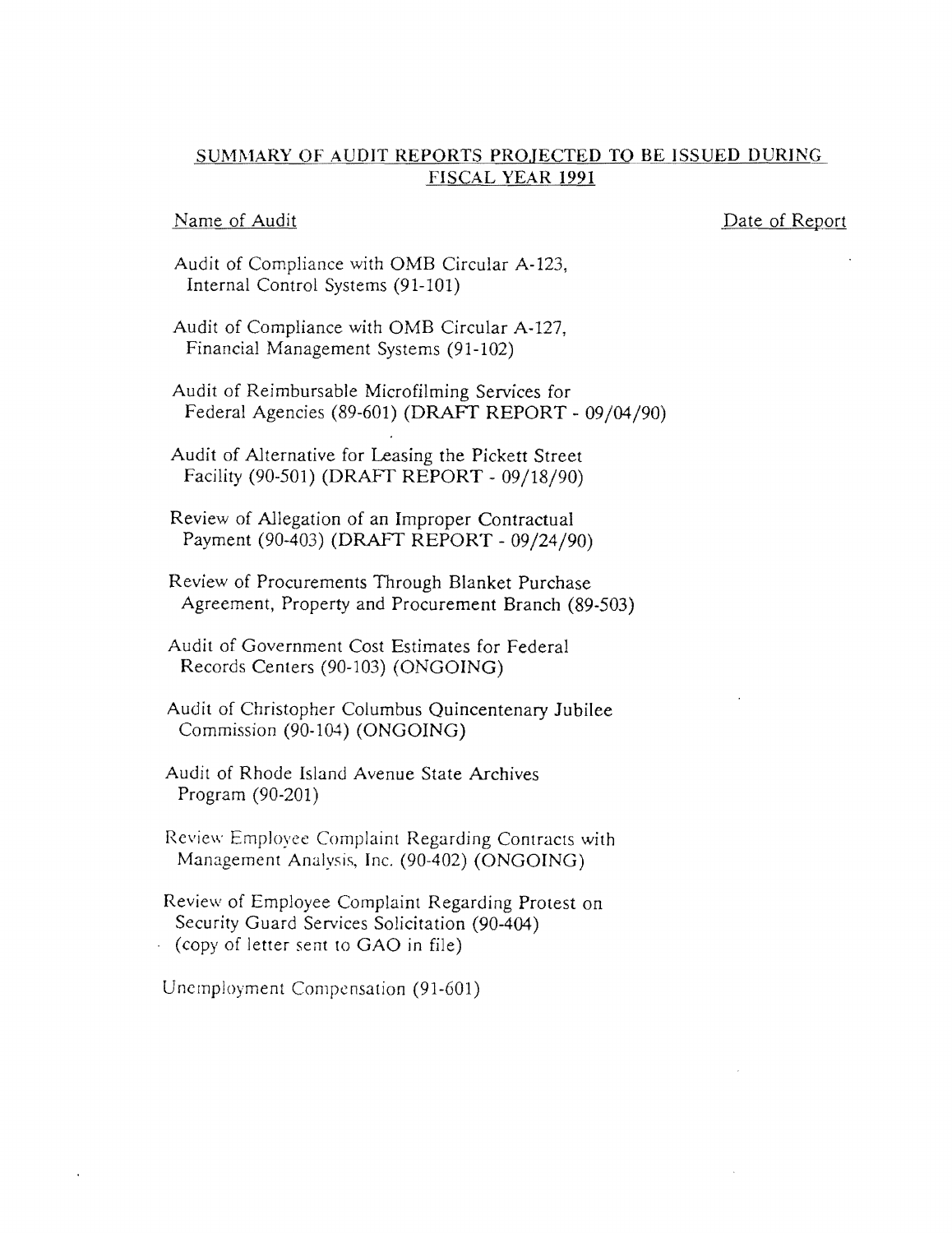| Name of Audit                                                                                                       | Date of Report |
|---------------------------------------------------------------------------------------------------------------------|----------------|
| Audit of Compliance with OMB Circular A-123,<br>Internal Control Systems (90-101)                                   | 12/26/89       |
| Audit of Compliance with OMB Circular A-127,<br>Financial Management Systems (90-102)                               | 12/26/89       |
| Use of Mastercards, National Archives, Central Plains,<br>Region, Kansas City, Missouri (90-3)                      | 03/13/90       |
| Access Controls over Military Service Records, National<br>Personnel Records Center, St. Louis, Missouri (90-4)     | 03/13/90       |
| Evaluation of Travel by Groups, Office of the<br>Federal Records Centers (89-504)                                   | 09/19/90       |
| Evaluation of Controls over Keys, Facilities Management<br>Branch, Office of Management and Administration (89-505) | 09/19/90       |

 $\mathcal{L}^{\text{max}}_{\text{max}}$  , where  $\mathcal{L}^{\text{max}}_{\text{max}}$ 

 $\bar{\lambda}$ 

 $\label{eq:2.1} \mathcal{L}(\mathcal{L}) = \mathcal{L}(\mathcal{L}) \mathcal{L}(\mathcal{L}) = \mathcal{L}(\mathcal{L}) \mathcal{L}(\mathcal{L})$ 

 $\mathcal{L}(\mathcal{L})$  .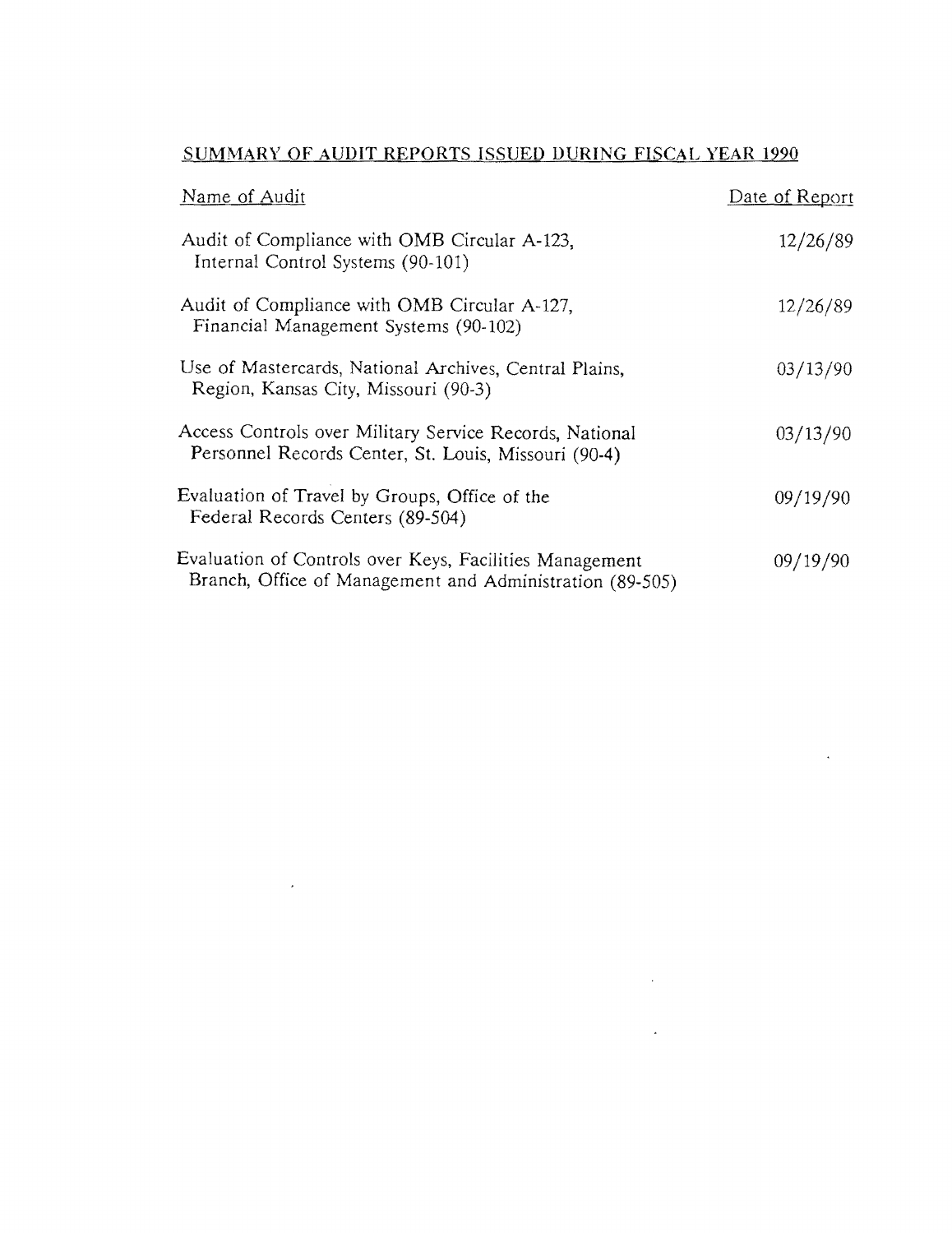| Name of Audit                                                                        | Date of Report |
|--------------------------------------------------------------------------------------|----------------|
| Independent A-76 Review of the Federal Records Centers                               | 11/22/88       |
| Review of NARA's Compliance with OMB Circular A-127,<br>Financial Management Systems | 12/20/88       |
| Review of NARA's Compliance with OMB Circular A-123,<br>Internal Controls            | 12/23/88       |
| Review of Service Order System                                                       | 01/09/89       |
| Audit of Operations of the Mid-Atlantic Region                                       | 01/11/89       |
| Financial Audit of the National Audiovisual Center                                   | 03/09/89       |
| Audit of NARA's Internal Control Reviews                                             | 03/23/89       |

 $\mathcal{L}^{\text{max}}_{\text{max}}$  ,  $\mathcal{L}^{\text{max}}_{\text{max}}$ 

 $\mathcal{L}(\mathcal{L}^{\text{max}})$  and  $\mathcal{L}(\mathcal{L}^{\text{max}})$ 

 $\label{eq:2.1} \frac{1}{\sqrt{2}}\sum_{i=1}^n\frac{1}{\sqrt{2}}\sum_{i=1}^n\frac{1}{\sqrt{2}}\sum_{i=1}^n\frac{1}{\sqrt{2}}\sum_{i=1}^n\frac{1}{\sqrt{2}}\sum_{i=1}^n\frac{1}{\sqrt{2}}\sum_{i=1}^n\frac{1}{\sqrt{2}}\sum_{i=1}^n\frac{1}{\sqrt{2}}\sum_{i=1}^n\frac{1}{\sqrt{2}}\sum_{i=1}^n\frac{1}{\sqrt{2}}\sum_{i=1}^n\frac{1}{\sqrt{2}}\sum_{i=1}^n\frac$ 

 $\sim 10^7$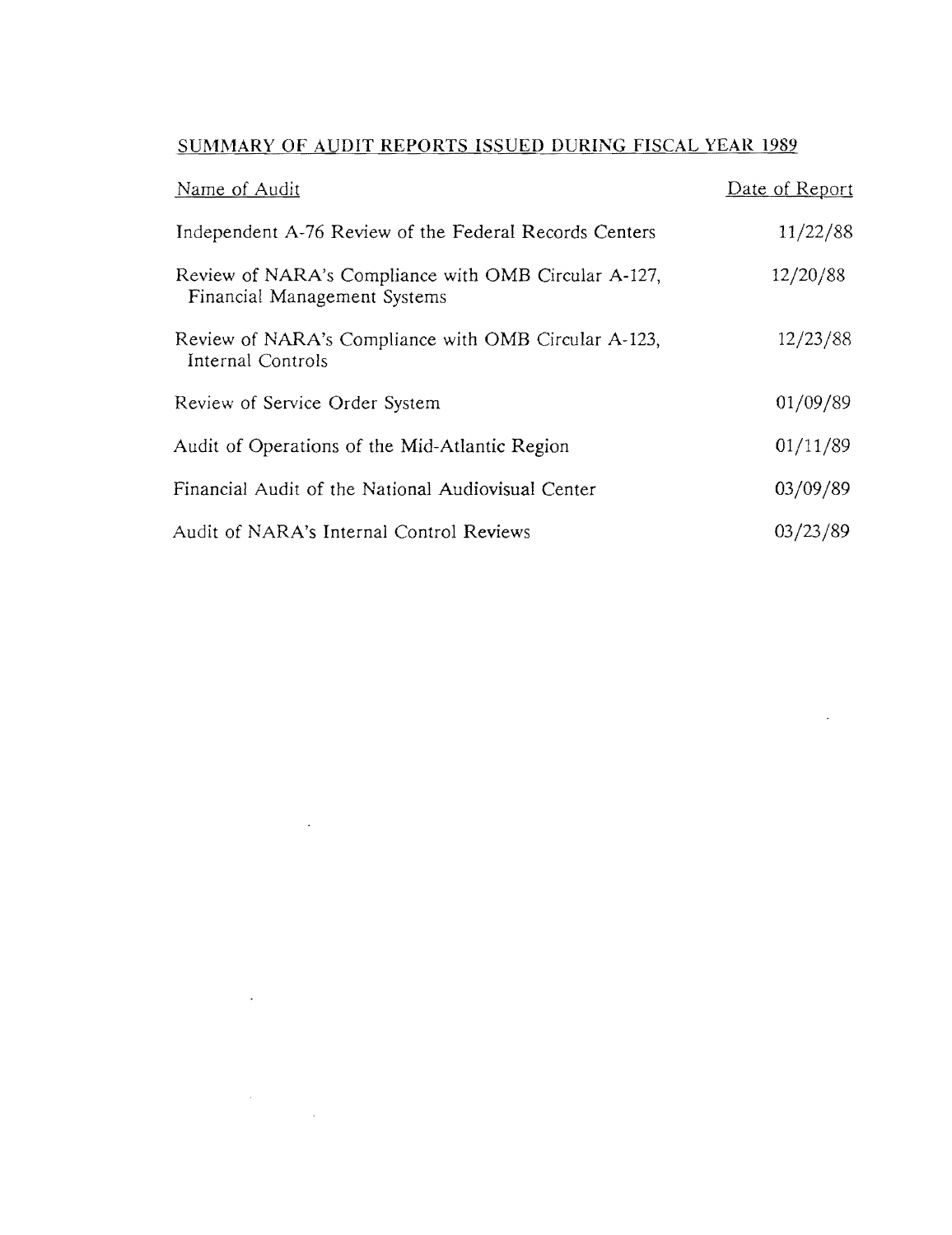| Name of Audits                                                                                                       | Date of Report |
|----------------------------------------------------------------------------------------------------------------------|----------------|
| Survey of NC Inspection of Records Centers                                                                           | 10/07/87       |
| Audit of Selected Aspects of the Franklin D.<br>Roosevelt Library                                                    | 11/13/87       |
| Review of NARA's Compliance with OMB Circular No. A-127,<br>Financial Management Systems                             | 12/16/87       |
| Review of NARA's Internal Control Program                                                                            | 12/23/87       |
| Survey of the Office of the Federal Register                                                                         | 01/06/88       |
| Audit of NARA's Telecommunication Resources                                                                          | 02/11/88       |
| Audit of NARA's Long Distance Calls                                                                                  | 03/14/88       |
| Observation of Taking of Physical Inventory by the<br>Publications Division's Marketing and Fulfillment<br>Branch    | 05/20/88       |
| Audit of Grants Awarded to the Papers of Margaret Sanger<br>Project located at the Institute for Research in History | 06/07/88       |
| Review of Time and Attendance Recordkeeping                                                                          | 07/15/88       |
| Follow-up on Audit Findings                                                                                          | 08/08/88       |
| Audit of Department of Labor Unemployment Payments                                                                   | 08/11/88       |
| Audit of the Dwight D. Eisenhower Library                                                                            | 09/26/88       |

 $\hat{A}$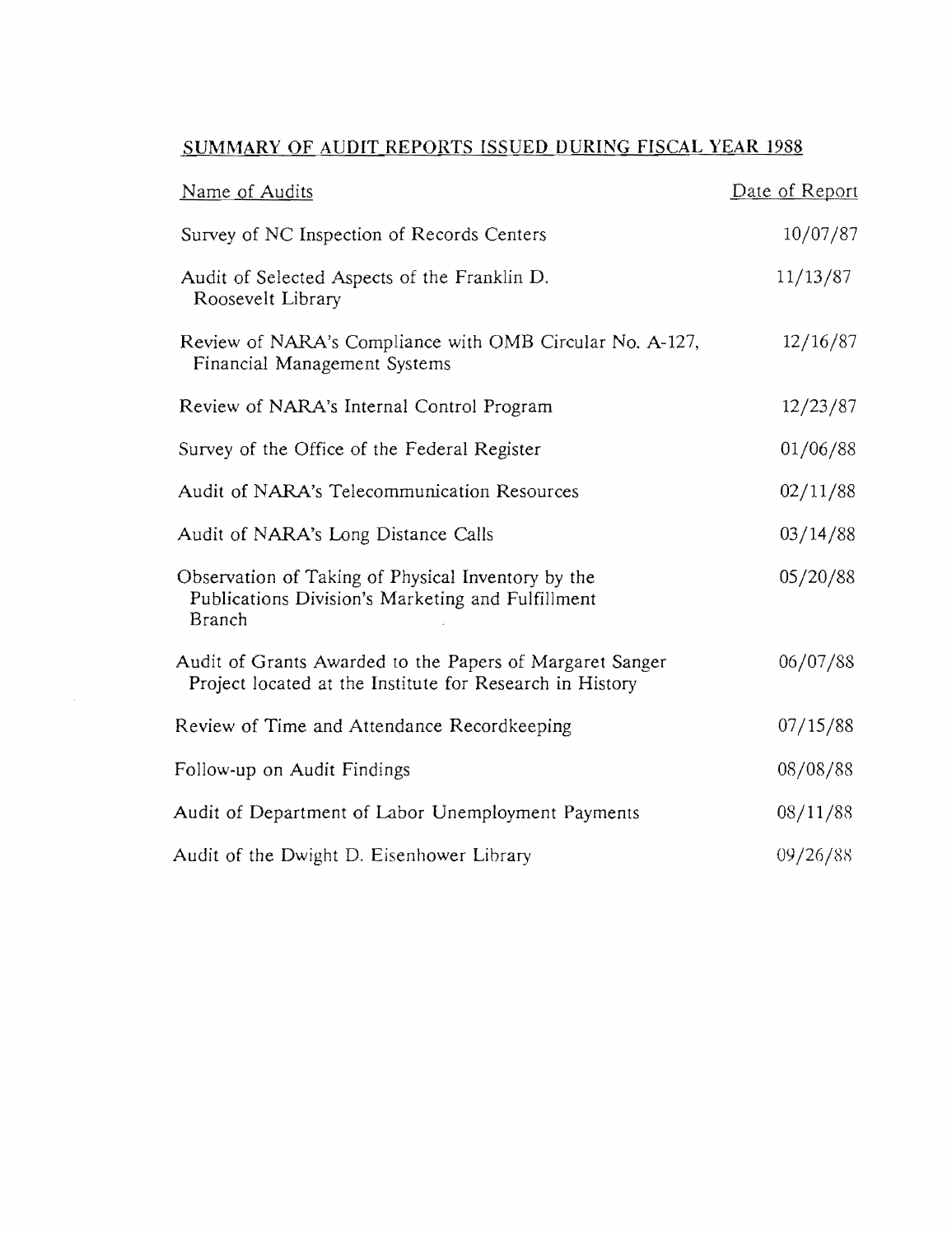| Name of Audits                                                                                             | Date of Report |
|------------------------------------------------------------------------------------------------------------|----------------|
| Audit of Pioneer Printer                                                                                   | 01/07/87       |
| Final Audit Report of Prompt Payment                                                                       | 10/02/86       |
| Examination of Cashiers Operation                                                                          | 11/05/86       |
| Final Audit Report of the National Archives,<br>Ft. Worth Branch                                           | 02/11/87       |
| Final Audit Report of the Internal Control Program                                                         | 02/12/87       |
| Final Audit Report of NARA's Financial Control Program                                                     | 03/05/87       |
| Financial Audit Report of Washington National<br>Records Center (NCW) Occupant Emergency<br>Operating Plan | 04/09/87       |
| Final Audit Report of the Acquisition and<br>Utilization of Electrostatic Copying Equipment                | 06/29/87       |
| Survey of the Purchase of Computer Equipment                                                               | 07/13/87       |
| Final Audit Report of the Operation of the<br>Diplomatic Branch                                            | 08/26/87       |

 $\mathcal{L}(\mathcal{L}(\mathcal{L}(\mathcal{L}(\mathcal{L}(\mathcal{L}(\mathcal{L}(\mathcal{L}(\mathcal{L}(\mathcal{L}(\mathcal{L}(\mathcal{L}(\mathcal{L}(\mathcal{L}(\mathcal{L}(\mathcal{L}(\mathcal{L}(\mathcal{L}(\mathcal{L}(\mathcal{L}(\mathcal{L}(\mathcal{L}(\mathcal{L}(\mathcal{L}(\mathcal{L}(\mathcal{L}(\mathcal{L}(\mathcal{L}(\mathcal{L}(\mathcal{L}(\mathcal{L}(\mathcal{L}(\mathcal{L}(\mathcal{L}(\mathcal{L}(\mathcal{L}(\mathcal{$ 

 $\sim 10$ 

 $\mathcal{L}(\mathcal{A})$  and  $\mathcal{L}(\mathcal{A})$